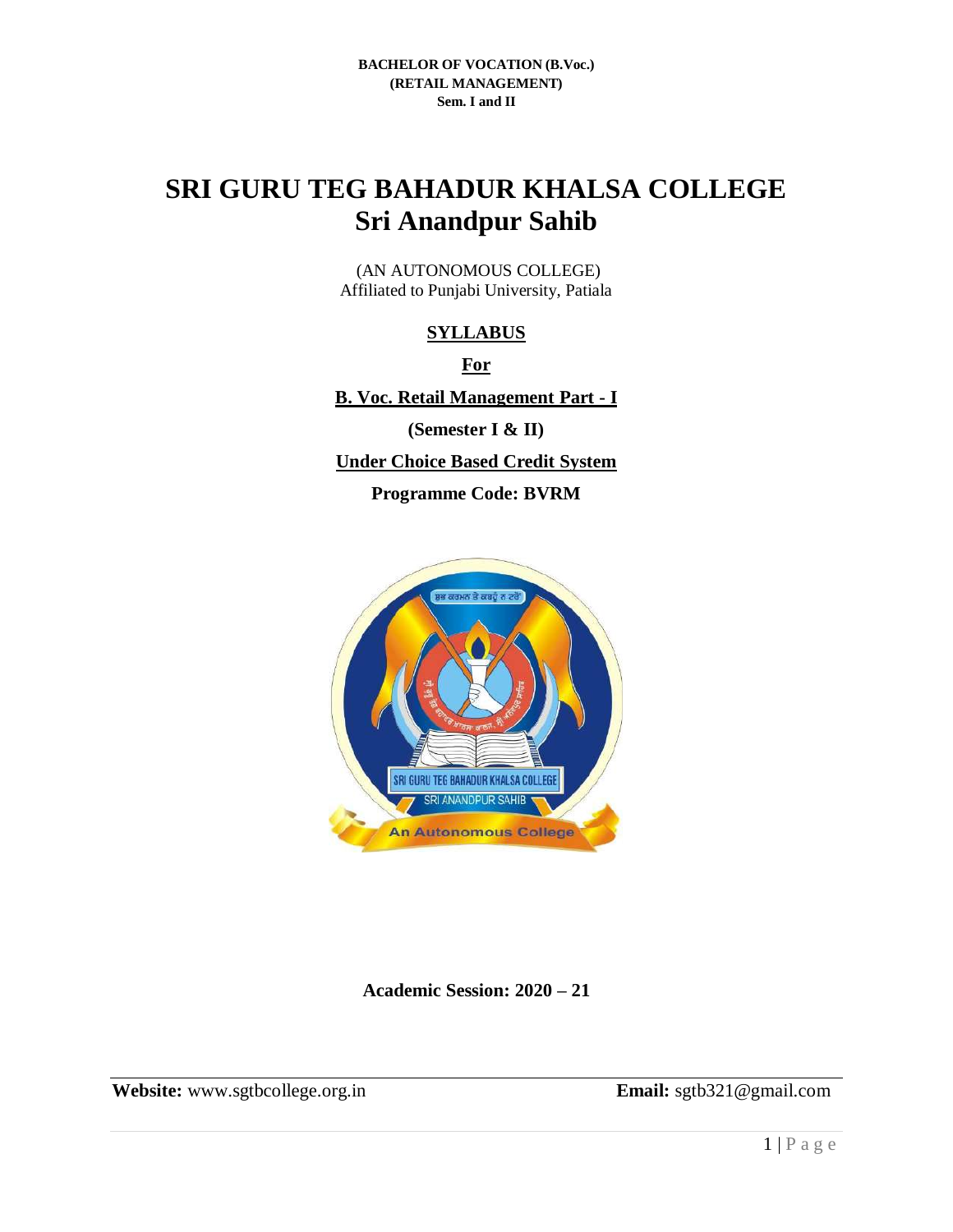## **. Scheme of Syllabus for Bachelor of Vocation (B.Voc.) Retail Management: I (1st Semester) As per CBCS Session 2020-21**

| <b>Semester I</b>        |                                                          |                                |                                 |                                 |                              |  |  |  |  |
|--------------------------|----------------------------------------------------------|--------------------------------|---------------------------------|---------------------------------|------------------------------|--|--|--|--|
| S. No.                   | <b>Subject</b>                                           | <b>Total</b><br><b>Credits</b> | <b>External</b><br><b>Marks</b> | <b>Internal</b><br><b>Marks</b> | <b>Total</b><br><b>Marks</b> |  |  |  |  |
| <b>Skill Component</b>   |                                                          |                                |                                 |                                 |                              |  |  |  |  |
| <b>BVRM 101</b>          | <b>Introduction To Retail</b><br>Management              | 5                              | 70                              | 30                              | 100                          |  |  |  |  |
| <b>BVRM 102</b>          | <b>Management Principles</b><br>and Practices            | 5                              | 70                              | 30                              | 100                          |  |  |  |  |
| <b>BVRM 103</b>          | <b>Fundamental of Computer</b><br>Applications           | $\overline{4}$                 | 50                              | 50                              | 100                          |  |  |  |  |
| $BC-101$                 | <b>Environmental and Road</b><br><b>Safety Awareness</b> | $\overline{4}$                 | 70                              | 30                              | 100                          |  |  |  |  |
|                          |                                                          | 18                             | 260                             | 140                             | 400                          |  |  |  |  |
| <b>General Component</b> |                                                          |                                |                                 |                                 |                              |  |  |  |  |
| <b>BVRM 104</b>          | Workshop on Visual<br>Merchandising                      | 3                              |                                 | 50                              | 50                           |  |  |  |  |
| <b>BVRM 105</b>          | Seminar on Retail<br>Salesmanship                        | 3                              |                                 | 50                              | 50                           |  |  |  |  |
| BCP101A/B                | Punjabi Compulsory/<br>Mudla Gyan                        | 3                              | 35                              | 15                              | 50                           |  |  |  |  |
| <b>BVRM 107</b>          | English (Communication<br>Skills)                        | 3                              | 35                              | 15                              | 50                           |  |  |  |  |
|                          |                                                          | 12                             | 70                              | 130                             | 200                          |  |  |  |  |
| <b>Total</b>             |                                                          | 30                             | 330                             | 270                             | 600                          |  |  |  |  |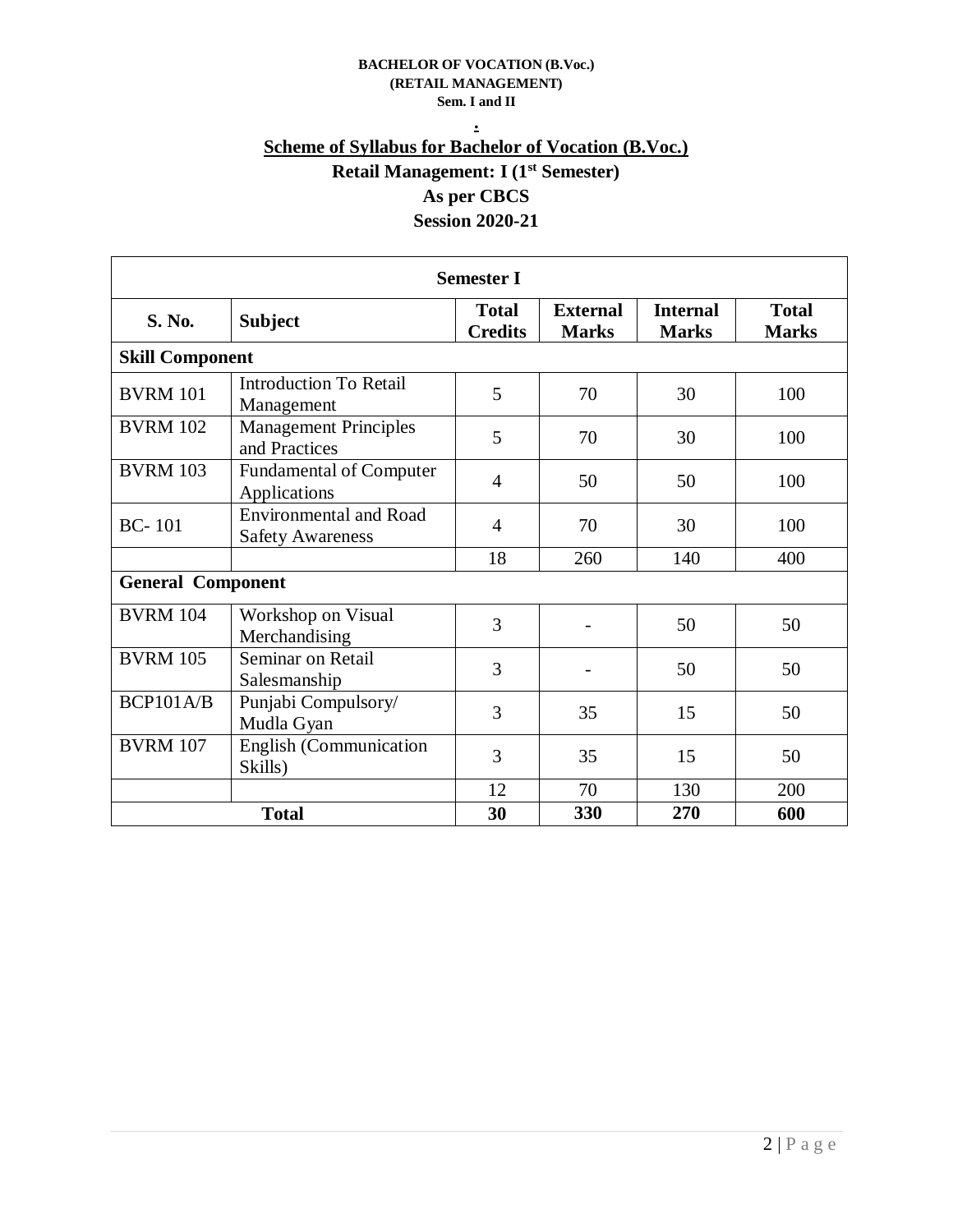### **Session 2020-21**

B. Voc. Retail Management – I (Semester -I)

## **BVRM 101: INTRODUCTION TO RETAIL MANAGEMENT**

**Teaching Hours per week: 5 Max. Marks: 100 Time Allowed: 3 Hrs Internal Assessment: 30 Marks Pass Marks: 35% External Assessment: 70 Marks Credit: 5**

**Objective:** This paper is aimed at providing students with a comprehensive understanding of the theoretical and applied aspects of retail management.

**Course Learning Outcomes:**After completing the course, the student shall be able to: Build an understanding of theoretical framework of retail management. This paper is aimed at providing students with a comprehensive understanding of the theoretical and applied aspects of retail management.

### **Course Contents**

### **UNIT I**

Meaning and definition of retailing, Functions of retailer, Social and Economic importance of retailing, Wholesalers V/s retailers, global retail market, Scope of Retailing, Evolution of Retail Environment, The Wheel of Retailing, The Accordion Theory, The Retail life cycle,

Retail formats, Career options in retailing, Understanding requisite skill sets needed to work in retail organizations, Challenges in Retailing.

### **UNIT II**

Retail Location: Meaning, Importance, Process and Factors Affecting Location, Merchandising: Concept, Importance, Factors Affecting Buying Decision, Role and Responsibilities of Merchandiser.

Store layout, significance of Store layout, types of store layout, layout selection, Need and Importance of Store Environment, Visual Merchandising: Concepts, Importance and Factors affecting visual merchandising, Retail Communication Mix.

## **INSTRUCTIONS FOR THE EXTERNAL PAPER SETTER**

English and Punjabi will be the medium of instruction and examination. The duration of written examination shall be three hours.

The question paper will be divided into three sections. Section  $-A$  and Section  $-B$  will be based on Unit – I and Unit- II of the syllabus respectively. Each of these sections will contain four questions of 10 (Ten) marks each. The students will be required to attempt two questions from each of these sections. Section – C will be compulsory. It will be based on entire syllabus and will contain 12 short answer type questions of 3 (three) marks each out of which the students will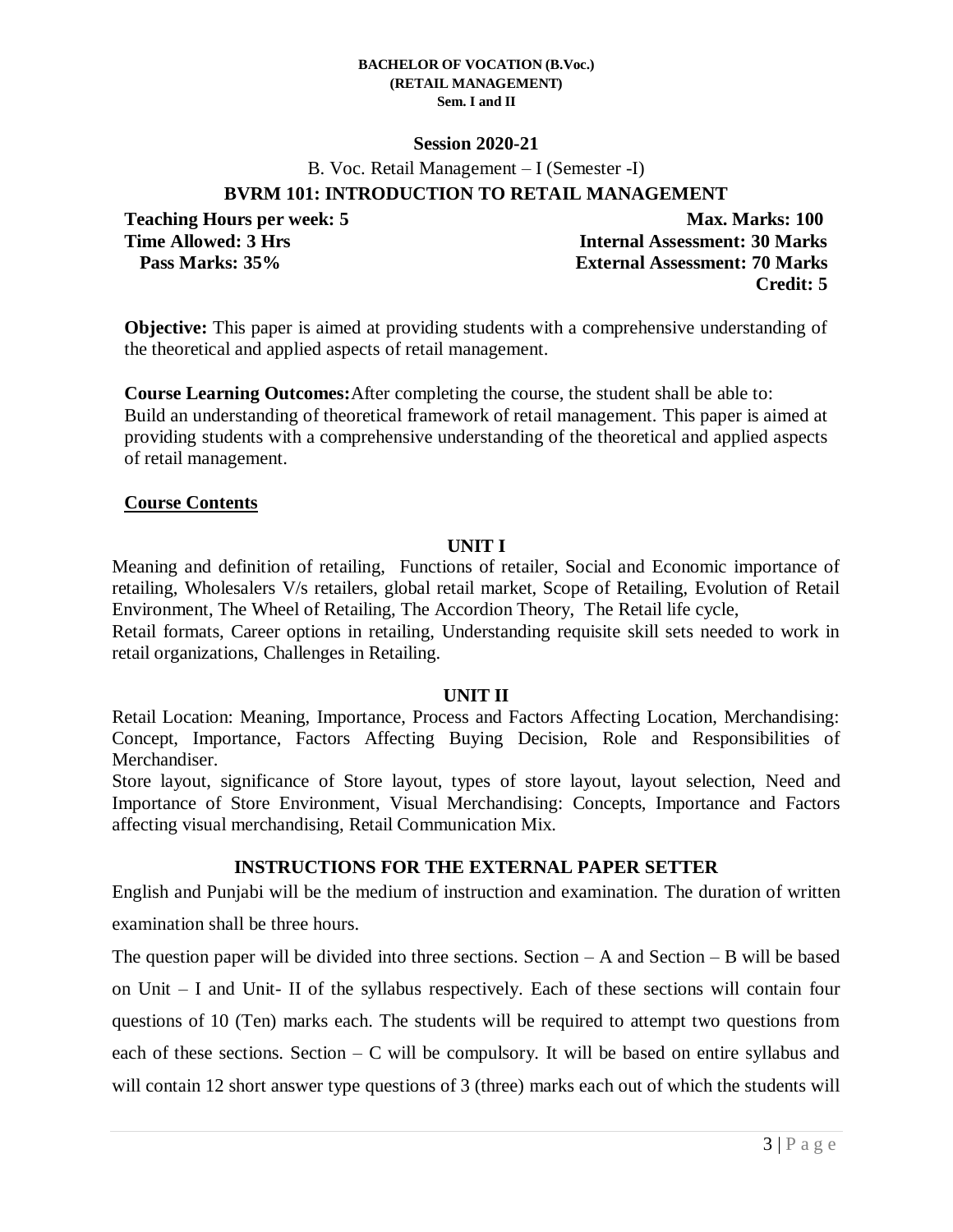be required to attempt any 10.

This course will carry 100 marks of which 30 marks shall be reserved for internal assessment and the remaining 70 marks for written examination to be held at the end of semester.

## **INSTRUCTIONS FOR THE CANDIDATE**

The internal assessment marks shall be based on factors such as: (a) Mid-term test (12 marks), Written assignments (12 marks), and Attendance and class Participation (06 marks).

Section – A and Section – B will be based on Unit – I and Unit- II of the syllabus respectively. Each of these sections will contain four questions of 10 (Ten) marks each. The students will be required to attempt two questions from each of these sections. Section  $-C$  will be compulsory. It will contain 12 short answer type questions of 3 (three) marks each out of which the students will be required to attempt any 10.

- 1. Levy IM. And Weitz B.A: Retailing Management,Tata McGraw Hill.
- 2. Berman B. Evans J. R.: Retail Management, Pearson Education.
- 3. Bajaj C; Tuli R., Srivanstava N.V.: Retail Management, Oxford University Press, Delhi.
- 4. Dunne P.M, Lusch R.F. and David A.: Retailing, South-Western, Thomson Learning Inc
- 5. PiyushKumarSinha and Dwarika Prasad Uniyal: Managing Retail,Oxford University Press.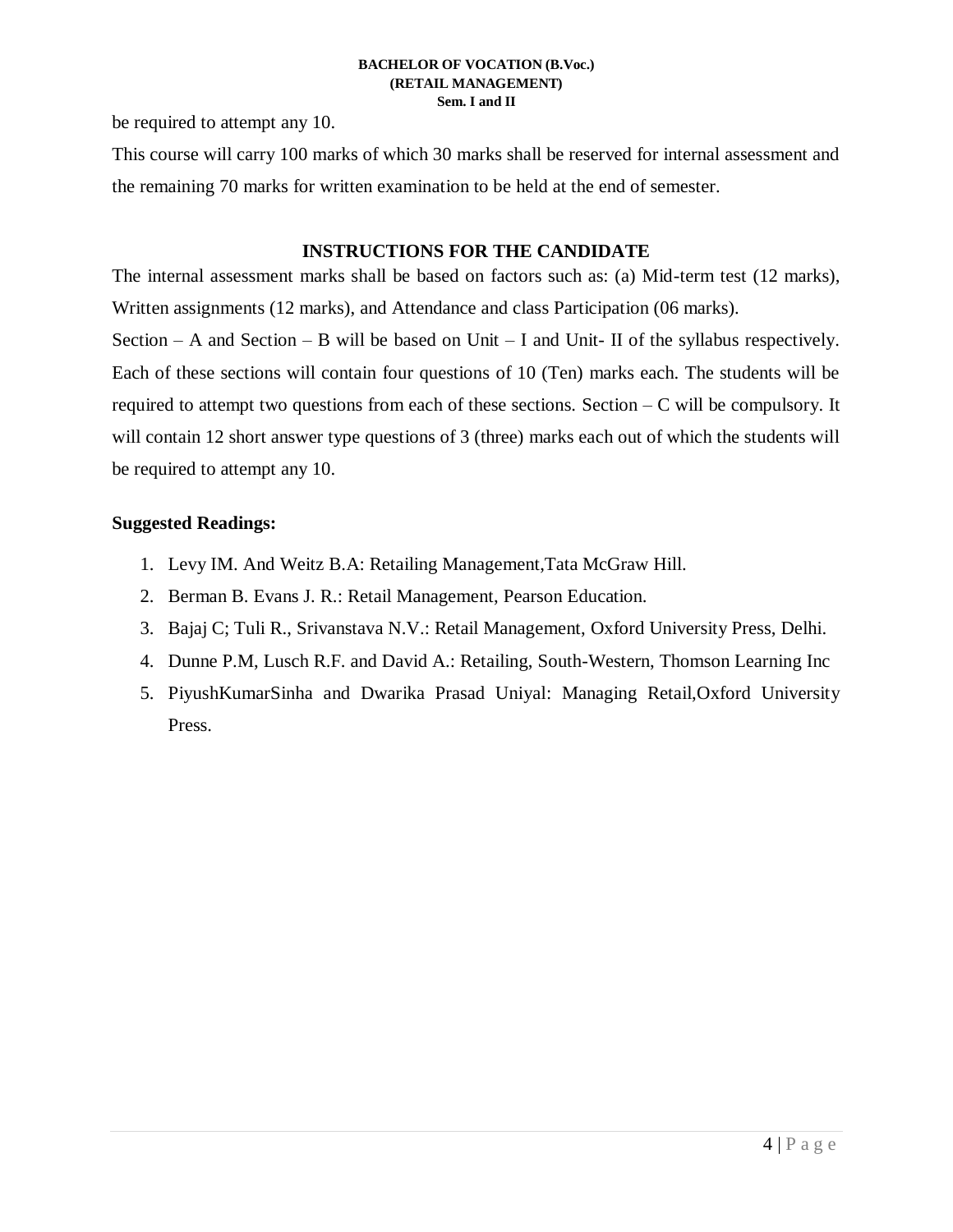### **Session 2020-21**

B. Voc. Retail Management – I (Semester - I)

## **BVRM 102: MANAGEMENT PRINCIPLES AND PRACTICES**

**Teaching Hours per week: 5 Max. Marks: 100 Time Allowed: 3 Hrs Internal Assessment: 30 Marks Pass Marks: 35% External Assessment: 70 Marks Credit: 5**

**Objective:** This paper is aimed at providing students with a comprehensive understanding of Principles of management.

**Course Learning Outcomes:**After completing the course, the student shall be able to: Build an understanding of theoretical framework of principles of management.The course aims to provide basic knowledge to the students about the organisation and management of a business enterprise.

### **Course Contents**

### **Unit-I**

Introduction to Management: Meaning, Objectives, Nature, Functions and Management Process; Evolution of Management Thoughts- FW Taylor, Henry Fayol, Elton Mayo and Peter Drucker. Functional Areas of Management.

Planning: Meaning, Nature and Importance, Steps in Planning, Significance and Types. Decision making: Concept and Process, Types of Decision Making, Role of Creativity in Decision Making.

### **Unit- II**

Organising: Concept, Nature, Purpose, Significance and Process of Organising, Different Organisation Structures: Line, Line and Staff, Functional and Committee. Authority and Responsibility, Delegation and Decentralisation of Authority.Staffing: Meaning and Process.Directing: Concept, Significance and Limitations of Direction.

Motivation: Concept and Importance, Maslow Need Hierarchy Theory, Herzberg Two Factor Theory, McGregor. Leadership: Concepts and Styles. Co-ordination: Concepts, Importance, Cooperation and Co-ordination. Control: Concepts, Importance, Tools, Limitations and Process of Control, Essentials of an Effective Control System. Relationship between Planning and Control.

## **INSTRUCTIONS FOR THE EXTERNAL PAPER SETTER**

English and Punjabi will be the medium of instruction and examination. The duration of written examination shall be three hours.

The question paper will be divided into three sections. Section  $-A$  and Section  $-B$  will be based on Unit – I and Unit- II of the syllabus respectively. Each of these sections will contain four questions of 10 (Ten) marks each. The students will be required to attempt two questions from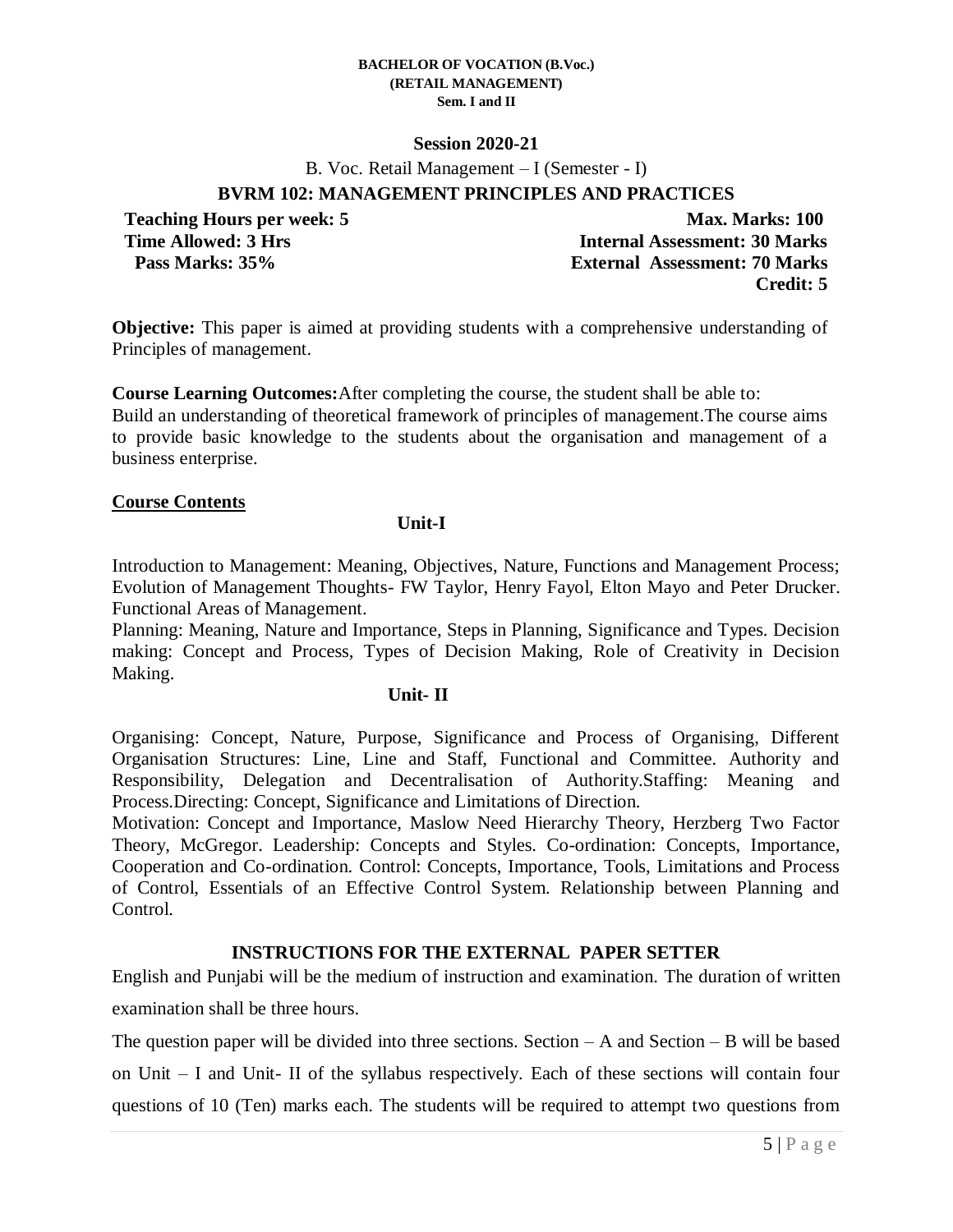each of these sections. Section  $-C$  will be compulsory. It will be based on entire syllabus and will contain 12 short answer type questions of 3 (three) marks each out of which the students will be required to attempt any 10.

This course will carry 100 marks of which 30 marks shall be reserved for internal assessment and the remaining 70 marks for written examination to be held at the end of semester.

## **INSTRUCTIONS FOR THE CANDIDATE**

The internal assessment marks shall be based on factors such as: (a) Mid-term test (12 marks), Written assignments (12 marks), and Attendance and class Participation (06 marks).

Section – A and Section – B will be based on Unit – I and Unit- II of the syllabus respectively. Each of these sections will contain four questions of 10 (Ten) marks each. The students will be required to attempt two questions from each of these sections. Section  $-C$  will be compulsory. It will contain 12 short answer type questions of 3 (three) marks each out of which the students will be required to attempt any 10.

- 1. Soundaian Principles of management- MJP Publishers
- 2. Anil Bhatt Management principles, Processess and practices- Oxford University Press.
- 3. Robin, Coutler, Vohra- Management- Person Prentice Hall
- 4. LM Prasad- Principles and Practices of management- Sulatan Chand and Sons
- 5. VSP Rao and V. Hari Krishna- Management- Excel Books
- 6. CB Gupta- Modern Business Organisation and management- Sultan Chand and Sons.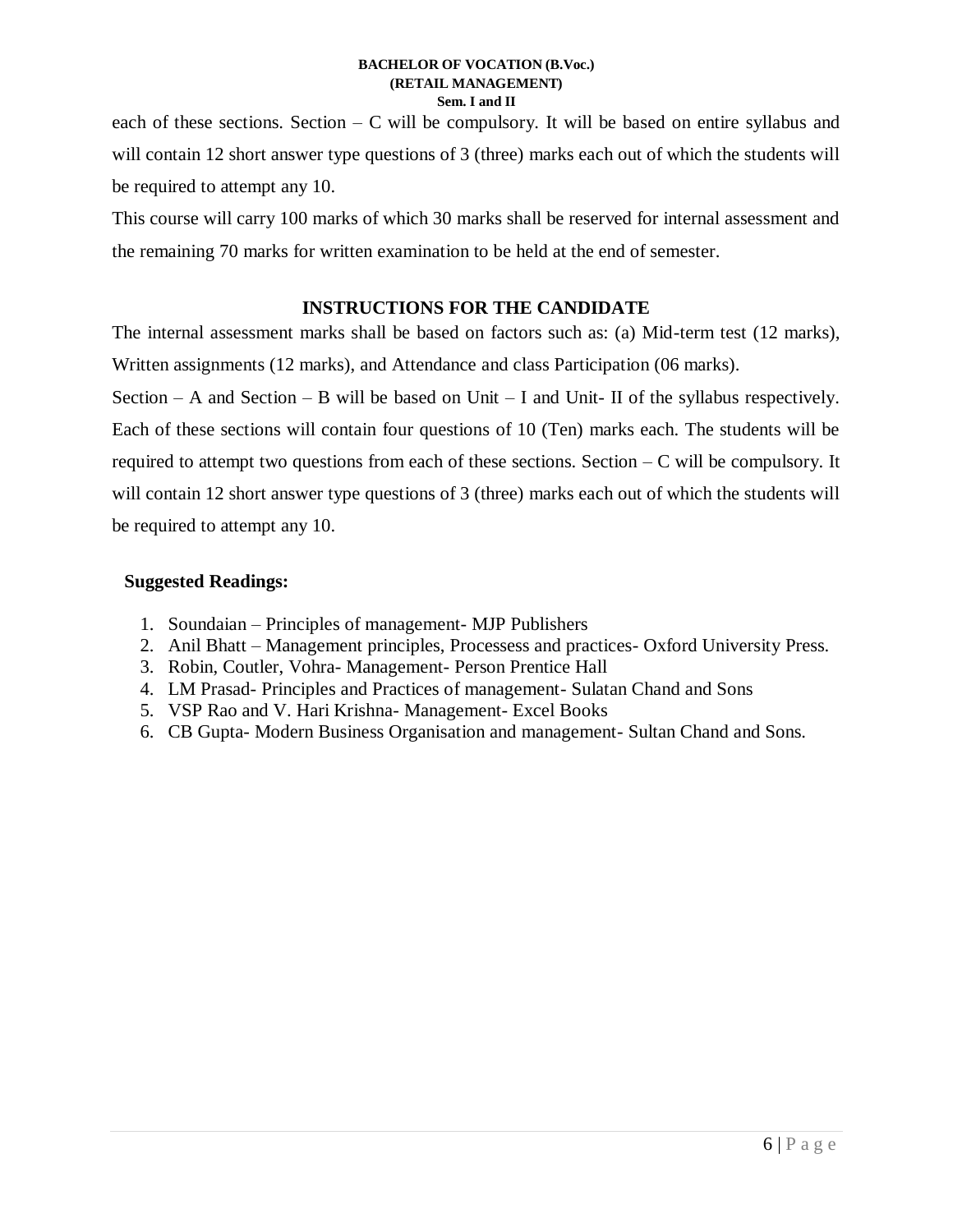B. Voc. Retail Management – I (Semester -I)

### **BVRM 103: FUNDAMENTAL OF COMPUTER APPLICATIONS**

**Teaching Hours per week: 5 Max. Marks: 100 Time Allowed: 3 Hrs Internal Assessment: 50 Marks Pass Marks: 35% External Assessment: 50 Marks Credit: 4**

**Objective:** This paper is aimed at providing students with a comprehensive understanding of fundamental of computer applications and software's.

**Course Learning Outcomes:**After completing the course, the student shall be able to: Build an understanding of theoretical framework of Office and professional software's.To give an overview about computer, its characteristics and application.To give an Introduction to MSOffice and MS–Excel.

### **Course Contents**

### **Unit-I**

Introduction to Computer, Block diagram of Computer, Characteristics, Generations and Types of Computers. Input and Output Devices: Keyboard, Mouse, Joy tick, Track Ball, Touch Screen, Light Pen, Digitizer, Speech Recognition Devices, Scanners–OMR, MICR, OCR, Printers(Impact and Non-Impact) and Plotters.

Memories: Definition, Primary and Secondary Memory, RAM, ROM, Cache, Storage Device: Hard disk, Compact disk, DVD and Pen Drive

Windows :Introduction and features of Windows, Installing Windows with set-up, Basic elements of Windows, Starting and Quitting Windows, Windows Explorer, Files, Folders, Flash Drives, Libraries, and CDs, Using Programs and Files in Windows, Finding Lost or Misplaced Files, Folders, and Programs, Printing, Using Media Player, Photos and Movies, Control Panel, Customizing Windows, Connecting to a Network

## **UNIT-II**

Ms-Word: Introduction to Microsoft Word, Basic Editing, Formatting, Templates, Working With Graphics and Pictures, Tables, Desktop Publishing, Mail Merge, Proofing, Printing, and Publishing, Comparing, Merging, and Protecting Documents

Ms-Excel: Introduction to MS Excel, Worksheets and Workbooks, Entering data and texts into MS Excel, Formatting a Worksheet, Adding Elements to a Workbook, Charts, Formulas and Calculations, Statistical functions, Cell Protection, Charts, Reports, Dashboards and Widgets.

## **INSTRUCTIONS FOR THE EXTERNAL PAPER SETTER**

English and Punjabi will be the medium of instruction and examination. The duration of written

examination shall be three hours.

The question paper will be divided into three sections. Section  $-A$  and Section  $-B$  will be based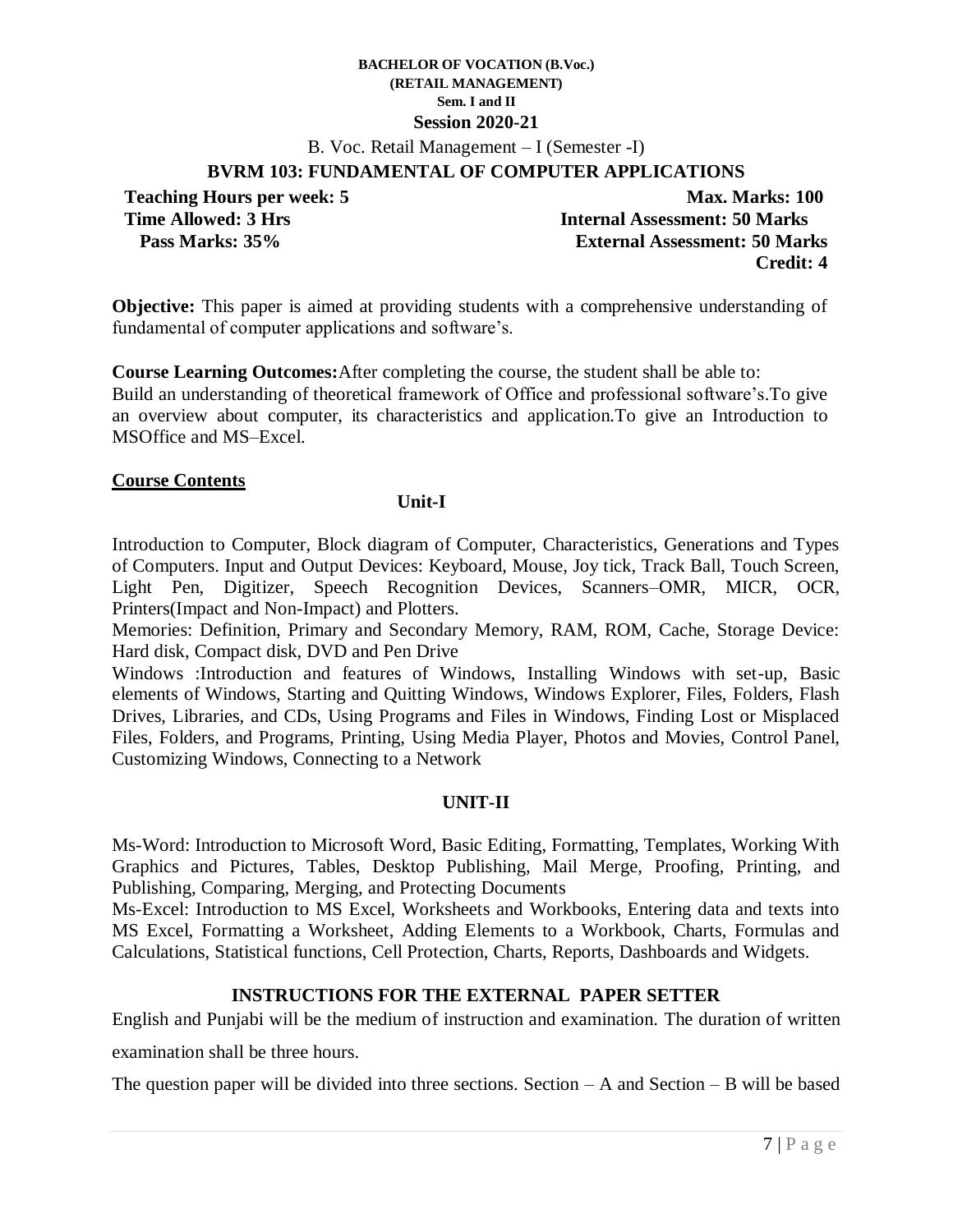on Unit – I and Unit- II of the syllabus respectively. Each of these sections will contain four questions of 10 (Ten) marks each. The students will be required to attempt two questions from each of these sections. Section  $- C$  will be compulsory. It will be based on entire syllabus and will contain 12 short answer type questions of 3 (three) marks each out of which the students will be required to attempt any 10.

This course will carry 100 marks of which 30 marks shall be reserved for internal assessment and the remaining 70 marks for written examination to be held at the end of semester.

## **INSTRUCTIONS FOR THE CANDIDATE**

The internal assessment marks shall be based on factors such as: (a) Mid-term test (12 marks), Written assignments (12 marks), and Attendance and class Participation (06 marks).

Section – A and Section – B will be based on Unit – I and Unit- II of the syllabus respectively. Each of these sections will contain four questions of 10 (Ten) marks each. The students will be required to attempt two questions from each of these sections. Section  $-C$  will be compulsory. It will contain 12 short answer type questions of 3 (three) marks each out of which the students will be required to attempt any 10.

- 1. P.K. Sinha and P. Sinha,Foundations of Computing,
- 2. BPB.
- 3. Turban Mclean and Wetbrete, Information Technology and Management, Second, JohnWiley& Sons.
- 4. Satish Jain, Information Technology, BPB. Microsoft Windows 7 Introductory by Shelly Freund Enger.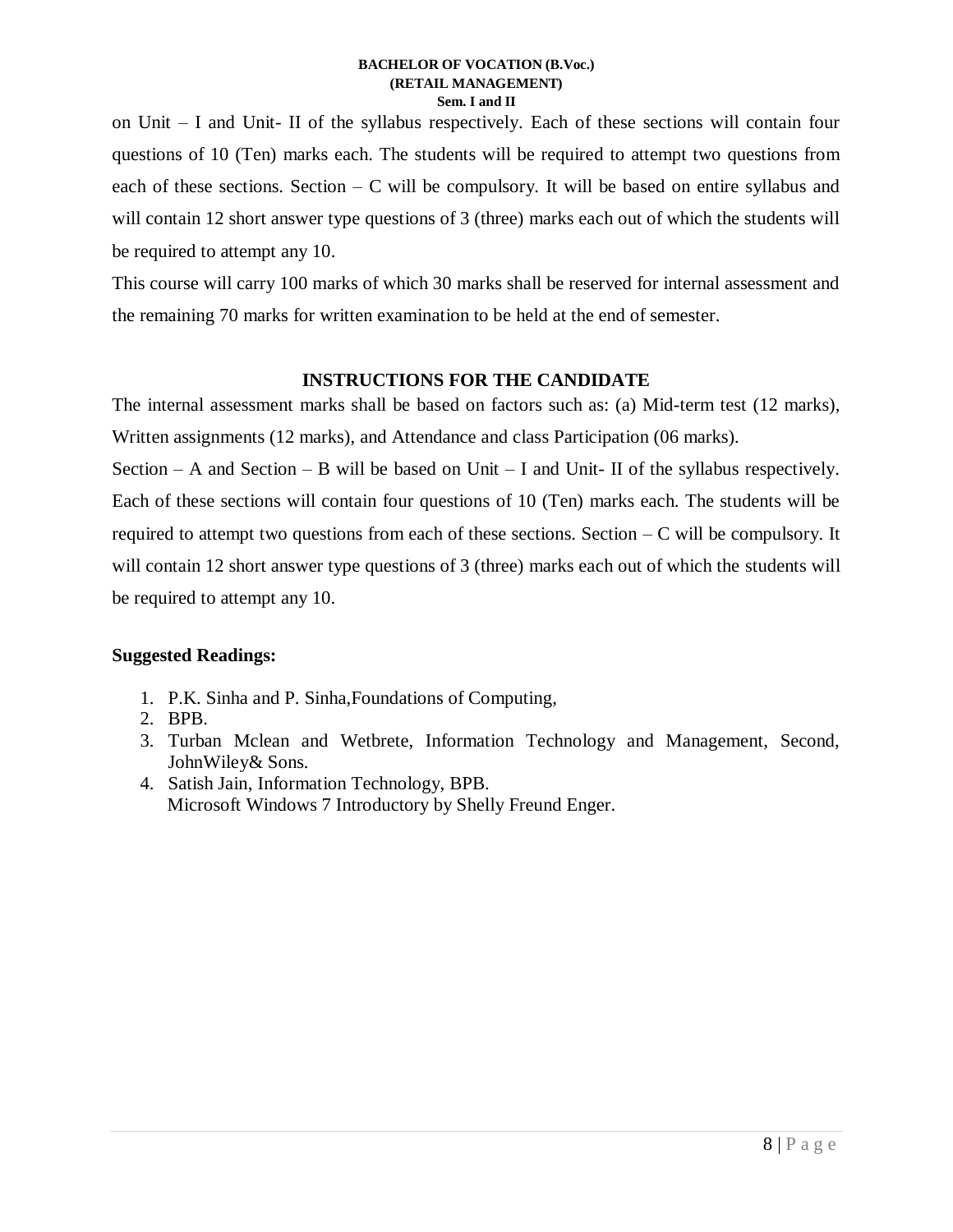B. Voc. Retail Management – I (Semester - I)

## **BVRM 104: WORKSHOP ON VISUAL MERCHANDISING**

**Pass Marks: 35% Credit: 3**

**Teaching Hours per week: 3** Max. Marks: 50 **Time Allowed: 3 Hrs Internal Assessment: 50 Marks** 

**Objective:** This paper is aimed at providing students with a comprehensive understanding of Visual Merchandising.

**Course Learning Outcomes:**After completing the course, the student shall be able to: Build an understanding of theoretical framework of visual merchandising. To Give an overview on visual merchandising, Store Hygiene and Cleanliness and displaying strategies of products at the store.

## **Course Contents**

### **Theory**

Visual Merchandising: Meaning, Types of display, Display Planning, Characteristics of effective display, selling power of display, Methods of display-window display and interior display.

## **Practical**

### **1. Organize the display of products at the retail store.**

- The products that are sold in the store and how they should be displayed.
- Regularly check the quality and shelf life of products
- Clean and maintain display areas.

## **2. Enhance store visibility by implementing attractive visual displays to support store profitability.**

- Visual effects, colour, text, improving visual effects.
- Identify elements such as available space, lighting, props and visual merchandising accessories in order to design relevant and effective plots and themes
- Identify possible problems in putting layouts together and work out ways of sorting them out
- Create displays that achieve the visual effect as required and are consistent with the company's visual design policy
- Follow company procedures for using ladders, tools and equipment safely
- Use the design brief to identify the focal points of the display
- Identify seasonality and past sales patterns with respect to the merchandise category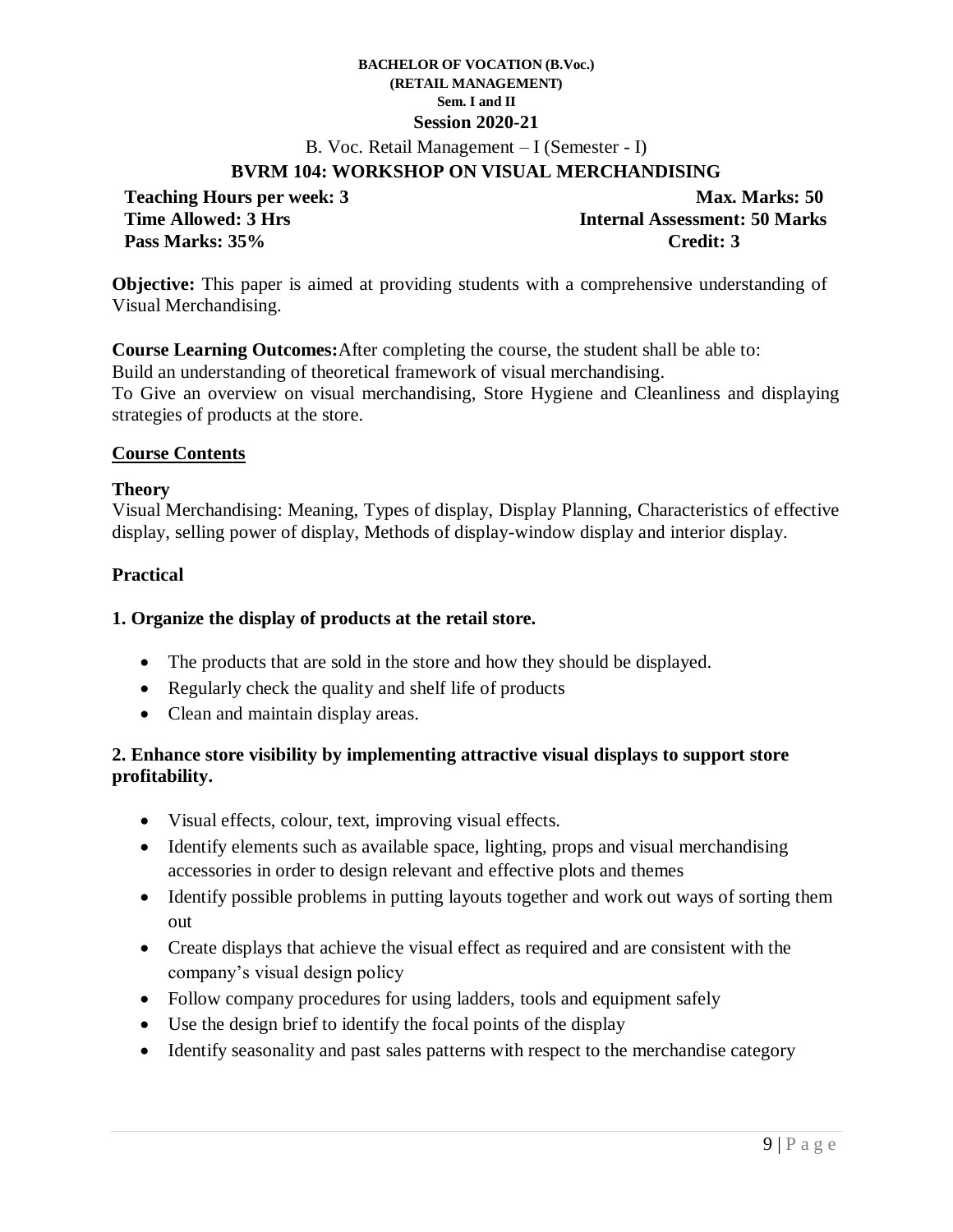## **3. Maintain visual merchandising elements in the store as per brand and store guideline.**

- Implement checks and balances to ensure up-keep of tools, displays, fixtures and props of existing themes
- Organize for new props in case of damaged/ distressed props, displays, fixtures and tools
- Establish uniformity of displays across stores
- Collect and record accurate information on price changes

## **INSTRUCTIONS FOR THE CANDIDATE**

- English and Punjabi will be the medium of instruction and examination.
- This course will carry 50 marks which shall be reserved for internal assessment.
- The internal assessment marks shall be based on factors such as: (a) Report (20 marks), Presentation (20 marks), and Attendance and class Participation (10 marks).
- The minimum marks for passing the examination shall be 35 %

## **Suggestive Reading:**

- 1. The Art of Retailing by A. J. Lamba
- 1. Retail Management; A Strategic Approach by Barry Berman, Joel R Evans-
- 2. Retailing Management –SwapnaPradhan;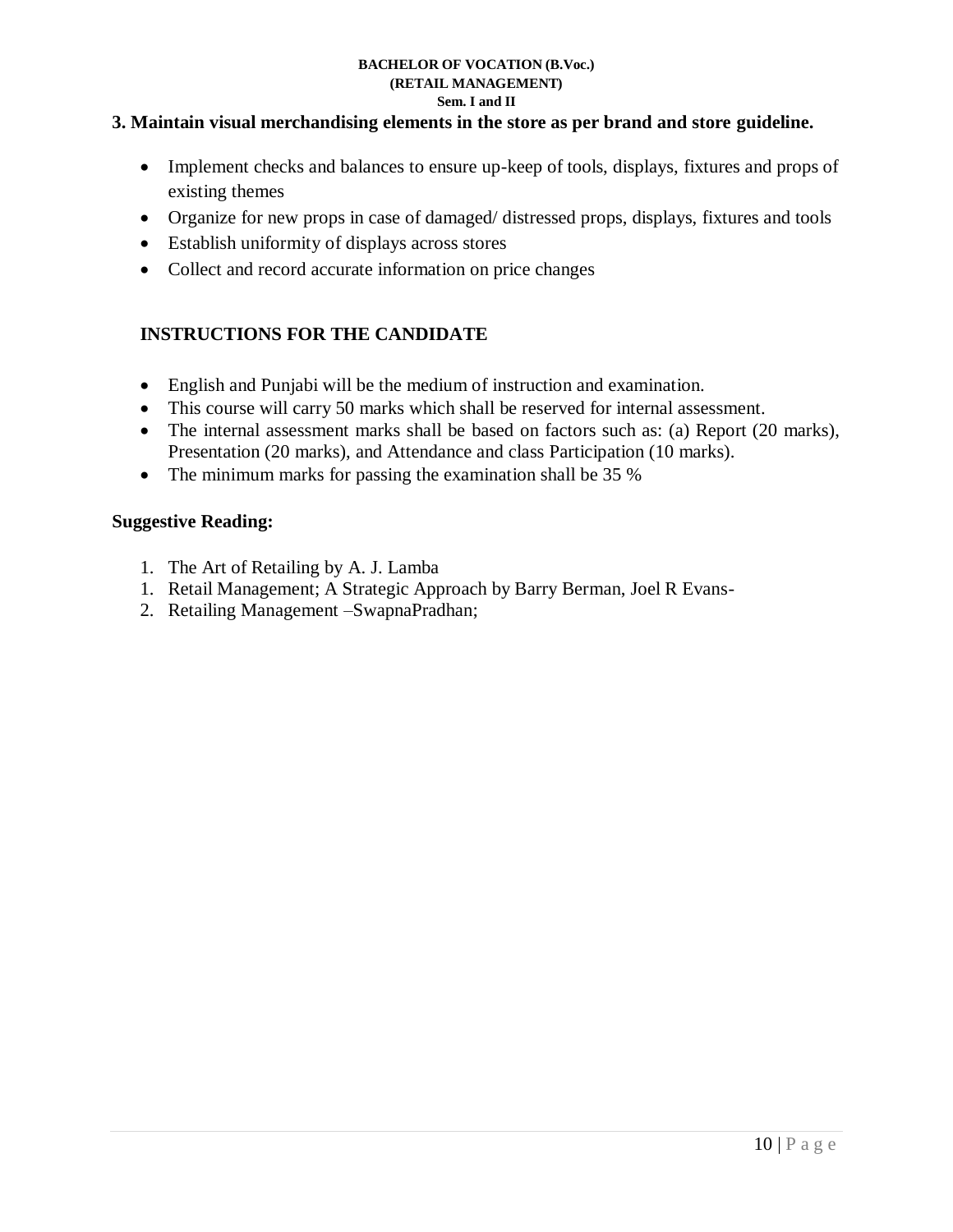B. Voc. Retail Management – I (Semester -I)

### **BVRM 105: SEMINAR ON RETAIL SALESMANSHIP**

**Teaching Hours per week: 3** Max. Marks: 50 **Time Allowed: 3 Hrs Internal Assessment: 50 Marks Pass Marks: 35% Credit: 3**

**Objective:** This paper is aimed at providing students with a comprehensive understanding of Retail Salesmanship.

**Course Learning Outcomes:**After completing the course, the student shall be able to: The basic objective of the course is to introduce the students to the conceptual knowledge of salesmanship and understanding consumer behaviour also aim to increase the communication with customer.

### **Course Contents**

### **UNIT- I**

**Introduction:** Concept of Salesmanship, Changing Roles and Functions of a Salesman, Importance of Personal Selling in the context of competitive environment, Types of Selling and business communication skills.

Salesman Career: Career Counselling & Guidance, Types of Salesman- Retail, Wholesale, Specialized Salesman, Duties, Responsibilities, Opportunities and Growth in the Sales Field, Qualities- Physical, Mental, Psychological, Social and Cultural, Rewards in Selling- Financial and Non-Financial Incentives.

### **UNIT- II**

**Buyer Behaviour:** Introduction, Classification of Buyer-Industrial, Government and ultimate consumers, Buying Motives-Rational and Emotional Factors Influencing Purchase of a Product, Consumer Profile-Age, Sex, Income, Educational, Cultural and Linguistic Background, etc.

**Sales Presentation:** Introduction-Planning for Sales Presentation, Setting Objectives for Sales Planning, Sales Talk, Supporting evidence, etc.-Steps in Sales Presentation-Establishing Report, Introducing Product by Highlighting Benefits and Providing Information regarding Product Features and Benefits.

## **INSTRUCTIONS FOR THE CANDIDATE**

- ⦁ English and Punjabi will be the medium of instruction and examination.
- ⦁This course will carry 50 marks which shall be reserved for internal assessment.

⦁The internal assessment marks shall be based on factors such as Report, Presentation, and Attendance and class Participation.

⦁The minimum marks for passing the examination shall be 35 %.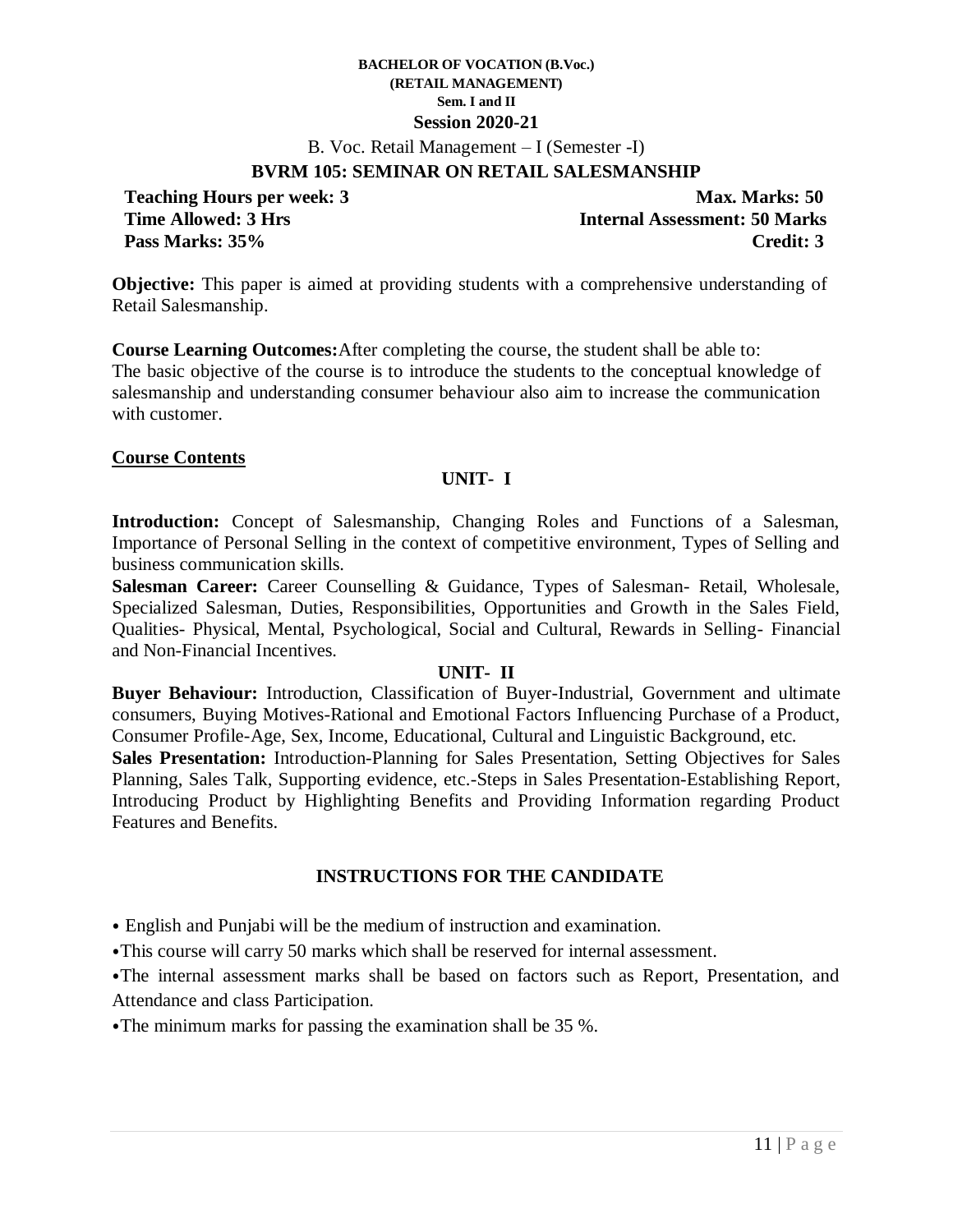- 1. Kishore Chand Raut&Promod K Sahu, Salesmanship and Sales Management, 3rdedition Vikas Publishing House
- 2. Paul Wisley Ivey, Elements of Retail Salesmanship, Hard Press, 2012.
- 3. Gupta S.L., Sales and Distribution, Excel Books, New Delhi, 2008.
- 4. Singh Parampreet and KaurHarleen, Business Communication Skills, Fount Publishers LPP, 2019
- 5. Pradhan, Jakate and Mali, Elements of Salesmanship and Publicity, KitabMahal.
- 6. Leon G. Schiffman, Consumer Behaviour, Pearson, 2010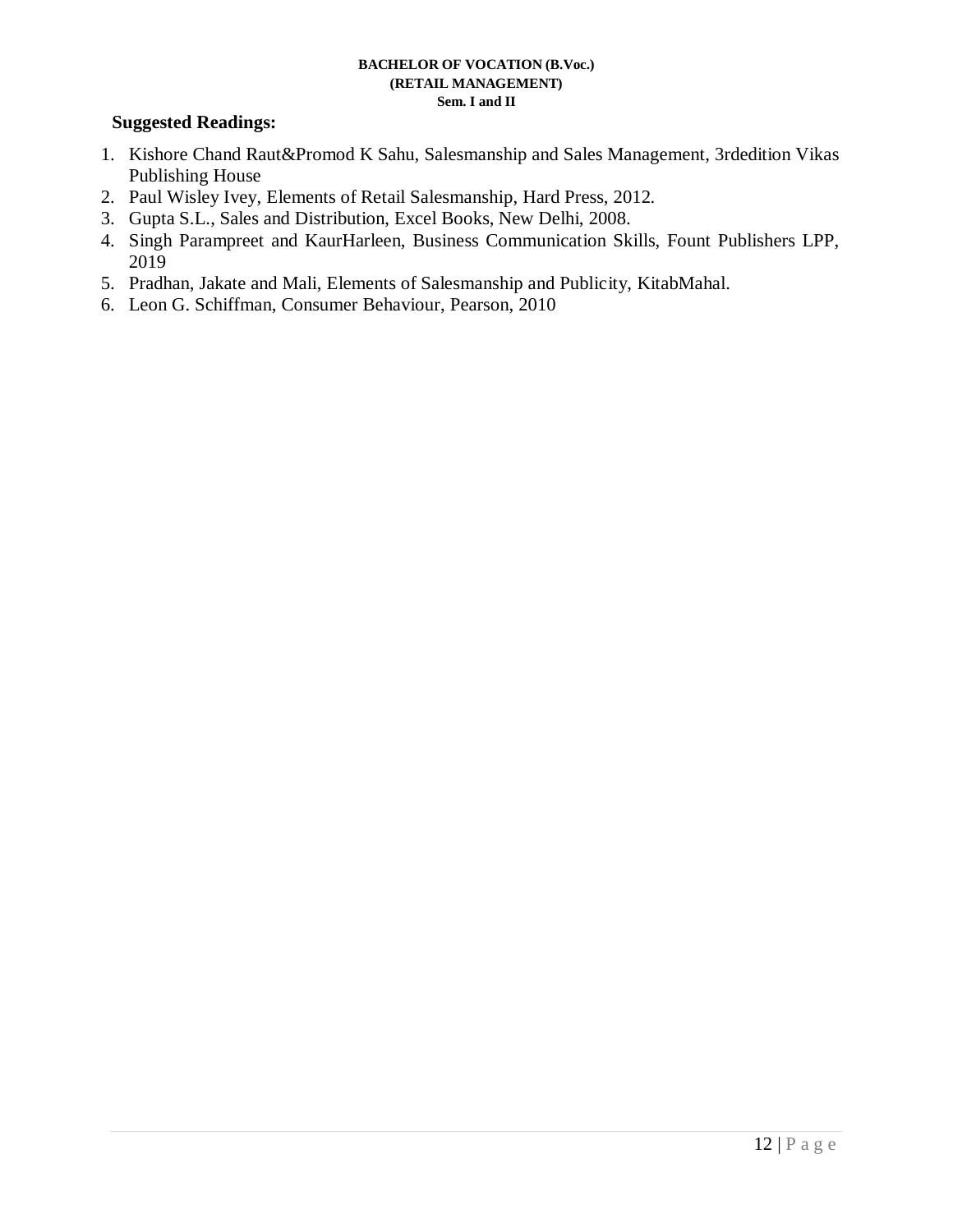## **Sri Guru TegBahadur Khalsa College, Sri Anandpur Sahib**

## **Autonomous College**

## **SYLLABUS**

**For B. Voc. Retail Management Semester System Sem. II (2020-21)**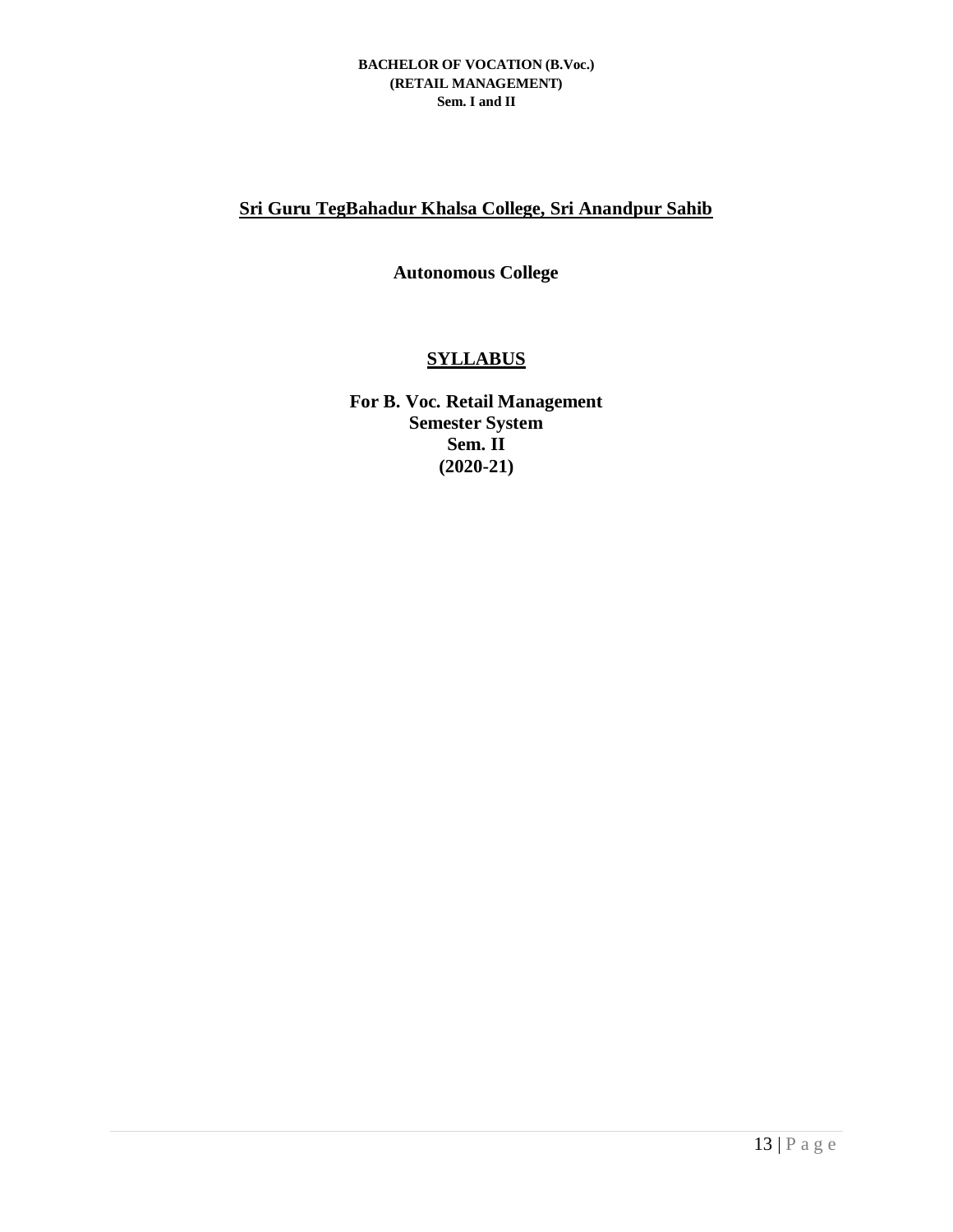## **Scheme of Syllabus for Bachelor of Vocation (B.Voc.) Retail Management: I (2nd Semester) As per CBCS Session 2020-21**

| <b>Semester II</b>       |                                                                |                                |                                 |                                 |                              |  |  |  |
|--------------------------|----------------------------------------------------------------|--------------------------------|---------------------------------|---------------------------------|------------------------------|--|--|--|
| <b>Skill Component</b>   |                                                                |                                |                                 |                                 |                              |  |  |  |
| <b>S. No.</b>            | <b>Subject</b>                                                 | <b>Total</b><br><b>Credits</b> | <b>External</b><br><b>Marks</b> | <b>Internal</b><br><b>Marks</b> | <b>Total</b><br><b>Marks</b> |  |  |  |
| <b>BVRM</b><br>201       | Store Display and Visual<br>Merchandising                      | 6                              | 70                              | 30                              | 100                          |  |  |  |
| <b>BVRM</b><br>202       | Organization & Team<br><b>Dynamics</b>                         | 6                              | 70                              | 30                              | 100                          |  |  |  |
| <b>BVRM</b><br>203       | Workshop on Store<br>Cleanliness and Hygiene                   | 3                              |                                 | 50                              | 50                           |  |  |  |
| <b>BVRM</b><br>204       | Seminar on Customer<br><b>Relationship Management</b><br>(CRM) | 3                              |                                 | 50                              | 50                           |  |  |  |
|                          | <b>Total</b>                                                   | 18                             | 140                             | 160                             | 300                          |  |  |  |
| <b>General Component</b> |                                                                |                                |                                 |                                 |                              |  |  |  |
| <b>S. No.</b>            | <b>Subject</b>                                                 | <b>Total</b><br><b>Credits</b> | <b>External</b><br><b>Marks</b> | <b>Internal</b><br><b>Marks</b> | <b>Total</b><br><b>Marks</b> |  |  |  |
| <b>BVRM</b><br>205       | E-Commerce                                                     | 6                              | 70                              | 30                              | 100                          |  |  |  |
| <b>BVRM</b><br>207       | <b>Business Communication</b><br><b>Skills</b>                 | 3                              | 35                              | 15                              | 50                           |  |  |  |
| <b>BCP</b><br>201 A/B    | Punjabi Compulsory/<br>MudlaGyan                               | 3                              | 35                              | 15                              | 50                           |  |  |  |
|                          | <b>Total</b>                                                   | 12                             | 140                             | 60                              | 200                          |  |  |  |
|                          | <b>Grand Total</b>                                             | 30                             | 260                             | 240                             | 500                          |  |  |  |

**CAE 1.2 Drug Abuse: Problems Management and Prevention (Qualify Paper)**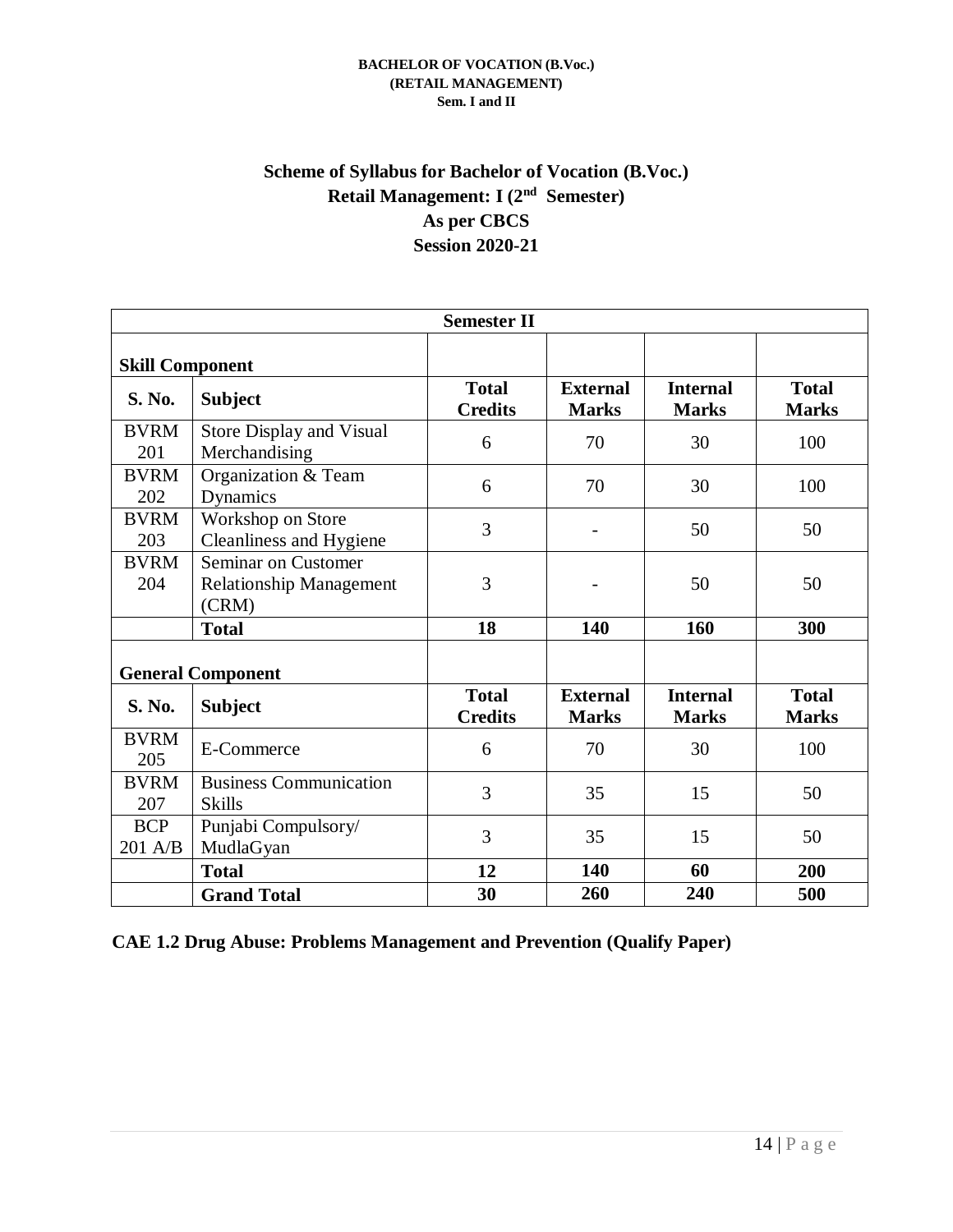### **Session 2020-21**

B. Voc. Retail Management – I (Semester -II)

**BVRM 201: STORE DISPLAY AND VISUAL MERCHANDISING**

**Teaching Hours per week: 5 Max. Marks: 100 Time Allowed: 3 Hrs Internal Assessment: 30 Marks Pass Marks: 35% External Assessment: 70 Marks Credit: 6**

**Objective:** This paper is aimed at providing students with a comprehensive understanding of Principles of store display and visual merchandising.

**Course Learning Outcomes:**After completing the course, the student shall be able to: Build an understanding of theoretical framework of principles of management.The course aims to provide basic knowledge to the students about the visual merchandising, Store Hygiene and Cleanliness and displaying strategies of products at the store

### **Course Contents**

## **UNIT I**

Store Display Introduction, Objectives, Purpose and importance of display, Rules of display planning, Display Settings, Health, safety and hygiene requirements of display, Regular monitoring of displays.

Store Design, Elements & Principles of Design, Exterior of a store, Interior of a store, Window displays, Merchandise Presentation Strategies, Colour blocking, Other techniques of merchandise placement, Physical materials used to support the display, Components of display, Some Useful Display Fixtures, Shelves, Gondolas, Round racks, Four ways, Saccades and fixation, Replenishes, Planogramming.

## **UNIT II**

Introduction to Visual Merchandising (VM): Introduction, Objectives, Functions of visual Merchandiser, Principles of visual Merchandising, Techniques of visual Merchandising, Types of visual Merchandising, Growth of visual merchandising, Visual Merchandising in India, Visual Merchandising as a Support for Positioning Strategy, Prospects of visual merchandising, Challenges in visual merchandising, Ways to overcome the visual merchandising challenges. Meaning of Signage, Types of Signage and Usefulness of Signage in visual merchandising.Role of Lighting and Props in visual merchandising.

## **INSTRUCTIONS FOR THE EXTERNAL PAPER SETTER**

English and Punjabi will be the medium of instruction and examination. The duration of written examination shall be three hours.

The question paper will be divided into three sections. Section  $-A$  and Section  $-B$  will be based on Unit – I and Unit- II of the syllabus respectively. Each of these sections will contain four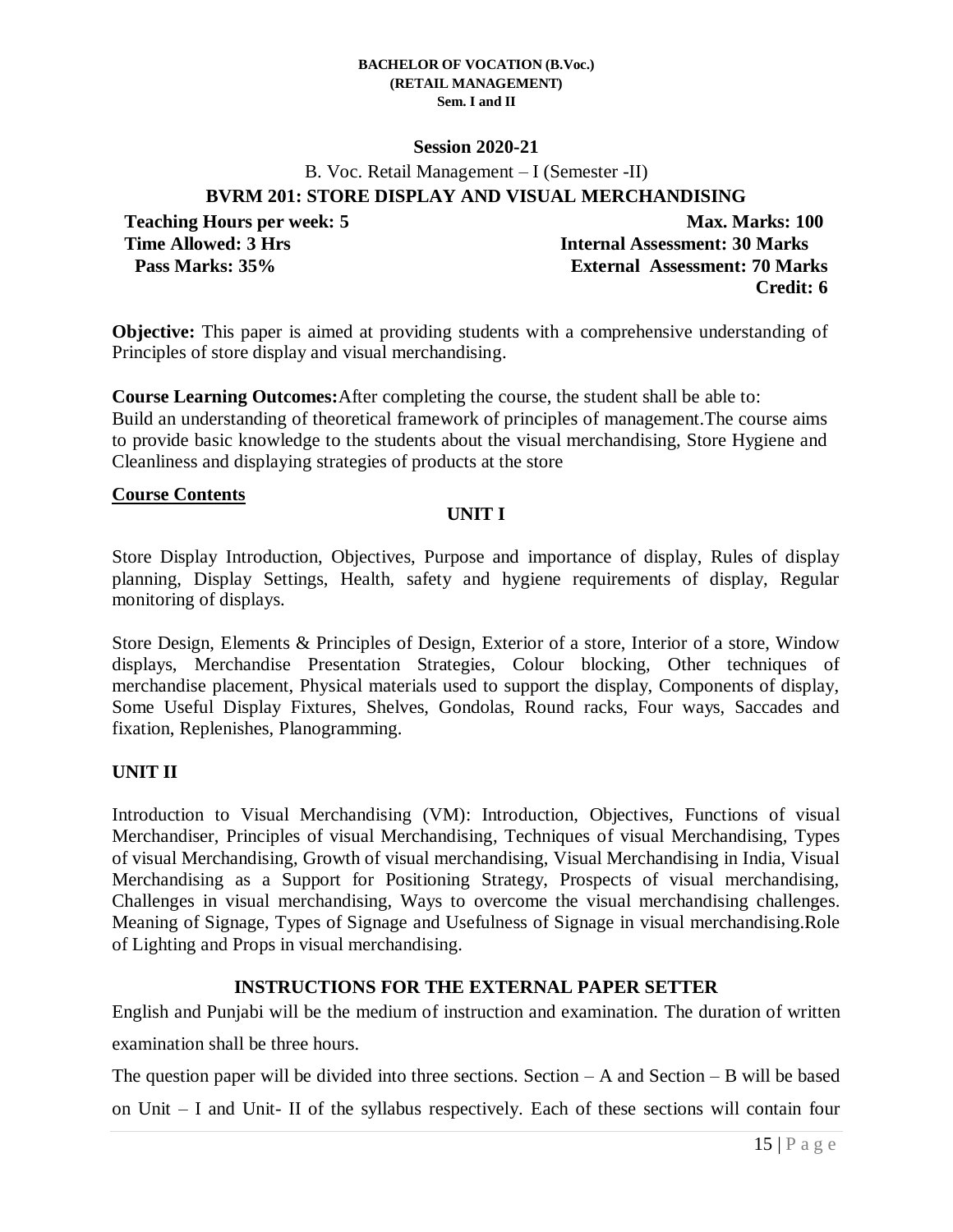questions of 10 (Ten) marks each. The students will be required to attempt two questions from each of these sections. Section  $-C$  will be compulsory. It will be based on entire syllabus and will contain 12 short answer type questions of 3 (three) marks each out of which the students will be required to attempt any 10.

This course will carry 100 marks of which 30 marks shall be reserved for internal assessment and the remaining 70 marks for written examination to be held at the end of semester.

## **INSTRUCTIONS FOR THE CANDIDATE**

The internal assessment marks shall be based on factors such as: (a) Mid-term test (12 marks), Written assignments (12 marks), and Attendance and class Participation (06 marks).

Section – A and Section – B will be based on Unit – I and Unit- II of the syllabus respectively. Each of these sections will contain four questions of 10 (Ten) marks each. The students will be required to attempt two questions from each of these sections. Section  $-C$  will be compulsory. It will contain 12 short answer type questions of 3 (three) marks each out of which the students will be required to attempt any 10.

- 1. Visual merchandising-Swati Bhalla&anuragsingh ,Tata McGraw-Hill Education, 2010
- 2. Visual merchandising-Tony Morgan & Laurence King, 2008
- 3. Visual Merchandising, Tony Morgan Third edition: Windows and in-store displays for retail 3rd Edition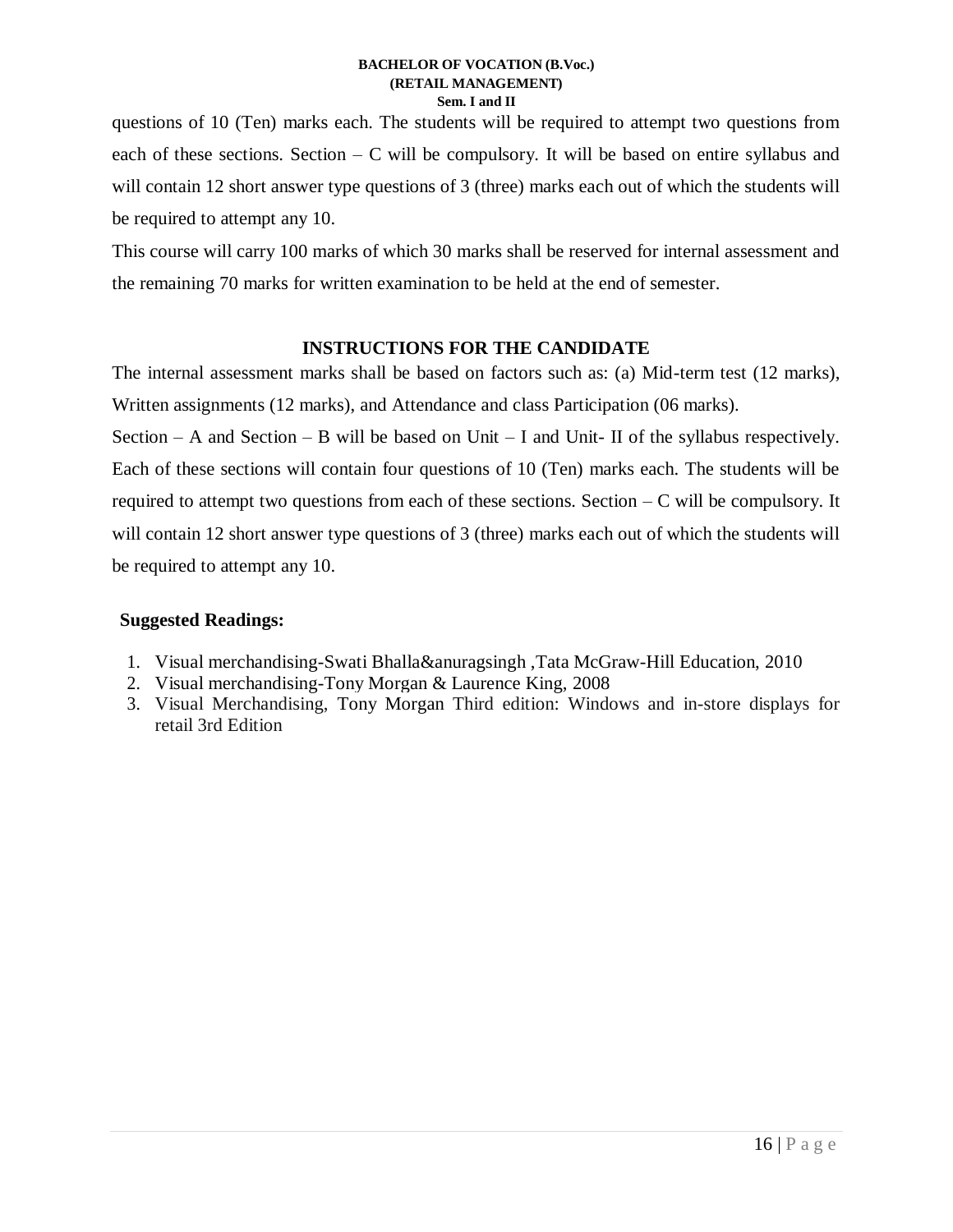B. Voc. Retail Management – I (Semester - II)

## **BVRM 202: ORGANIZATION & TEAM DYNAMICS**

**Teaching Hours per week: 5 Max. Marks: 100 Time Allowed: 3 Hrs Internal Assessment: 30 Marks Pass Marks: 35% External Assessment: 70 Marks Credit: 6**

**Objective:** This paper is aimed at providing students with a comprehensive understanding of Principles of organization & team dynamics.

**Course Learning Outcomes:**After completing the course, the student shall be able to: Build an understanding of theoretical framework of principles of management.The course aims to provide basic knowledge to the students about the about Organizational team dynamics and to get familiar with organizational team work. This course aims at enabling students to understand the various aspects of individual behaviour.

## **Course Contents:**

### **UNIT I**

Organization & Team Dynamics: Company Vision, Mission, Values, Understanding CompanyPolicies and Procedures, Job Role of Team Leader and skill set of a competent Team Leader.Work Effectively in a Retail Team: Effective Communication and Teamwork, DevelopingHealthy Relationship with Colleagues, Plan and Organize Work Routine, Collaborating withColleagues to Achieve Targets, Maintain Balance between Work and Personal Priorities.Advantages and Importance of team work.

### **UNIT II**

Work effectively in your organization: Achieving Organizational Goals through Teamwork,Follow Organizational Guidelines and Work-Related Instructions, Understanding and Workingwithin Job Responsibility, Setting Realistic Targets and Flexible Work Plans, Being Open tofeedback. Help maintain healthy environment: Health, Safety, and Security Plans and Procedures, Lifting and Handling Goods Safely, Understanding Hazards, Reporting Safety Concerns and Emergency Medical Plan, Evacuation Plan and Measures to Enhance Employee Health.

## **INSTRUCTIONS FOR THE EXTERNAL PAPER SETTER**

English and Punjabi will be the medium of instruction and examination. The duration of written examination shall be three hours.

The question paper will be divided into three sections. Section  $-A$  and Section  $-B$  will be based on Unit – I and Unit- II of the syllabus respectively. Each of these sections will contain four questions of 10 (Ten) marks each. The students will be required to attempt two questions from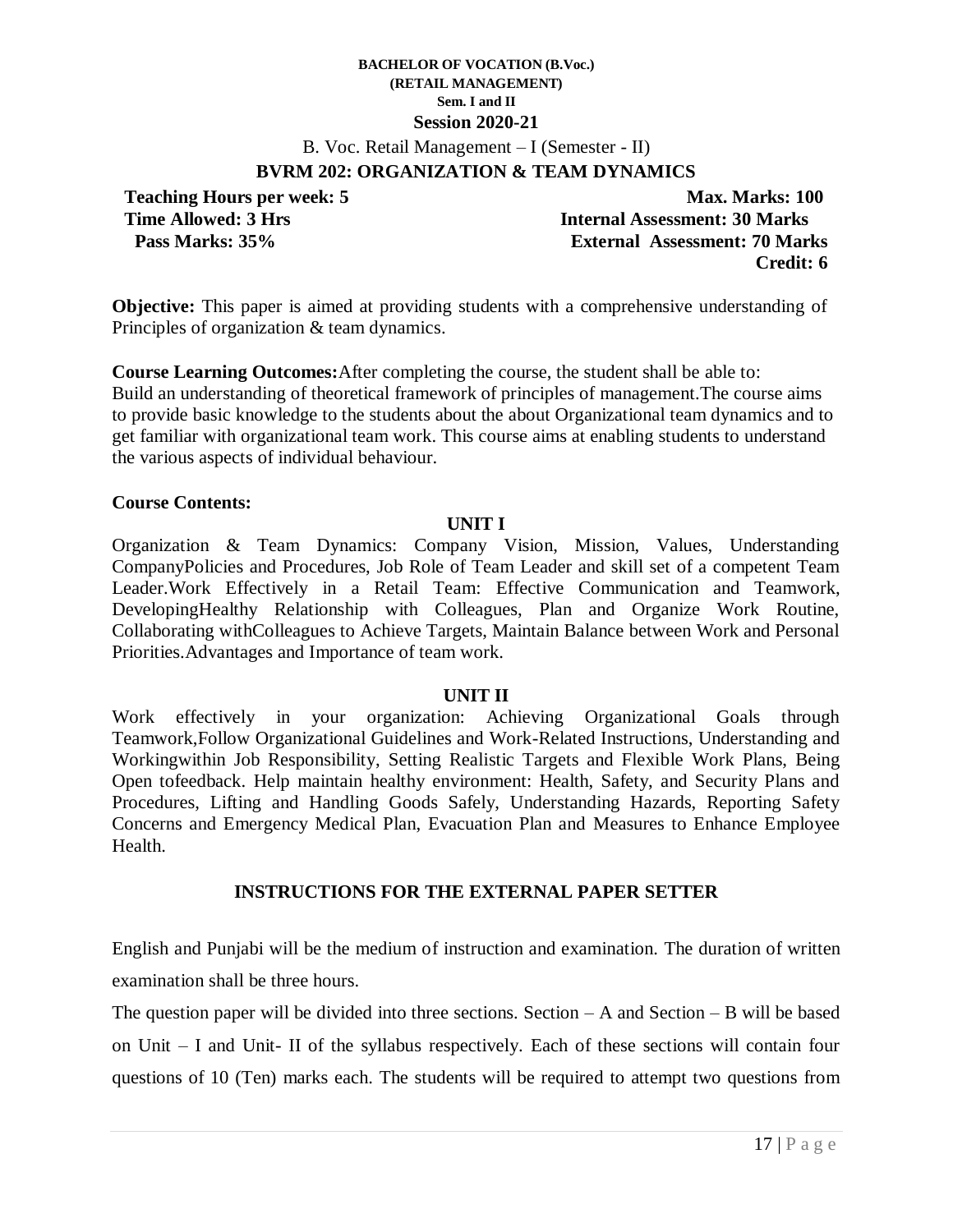each of these sections. Section  $-C$  will be compulsory. It will be based on entire syllabus and will contain 12 short answer type questions of 3 (three) marks each out of which the students will be required to attempt any 10.

This course will carry 100 marks of which 30 marks shall be reserved for internal assessment and the remaining 70 marks for written examination to be held at the end of semester.

## **INSTRUCTIONS FOR THE CANDIDATE**

The internal assessment marks shall be based on factors such as: (a) Mid-term test (12 marks), Written assignments (12 marks), and Attendance and class Participation (06 marks).

Section – A and Section – B will be based on Unit – I and Unit- II of the syllabus respectively. Each of these sections will contain four questions of 10 (Ten) marks each. The students will be required to attempt two questions from each of these sections. Section  $-C$  will be compulsory. It will contain 12 short answer type questions of 3 (three) marks each out of which the students will be required to attempt any 10.

- 1. Making the team, global edition, Leigh L. Thompson, Pearson Education.
- 2. Group Dynamics for Teams, David Levi, Sage publications.
- 3. organization behavior, Inderjit, Suman solanki,2017 edition, taxman publications
- 4. PahujaAnurag&Verma Rajesh (2008) , "Customer Relationship Management Need of the Hour" Marketing Mastermind,
- 5. Jackson, B.B. (1985) Customer Relationships. Lexington, MA:D.C. Heath. Kalwani, M. &Narayandas, N.(1995,January).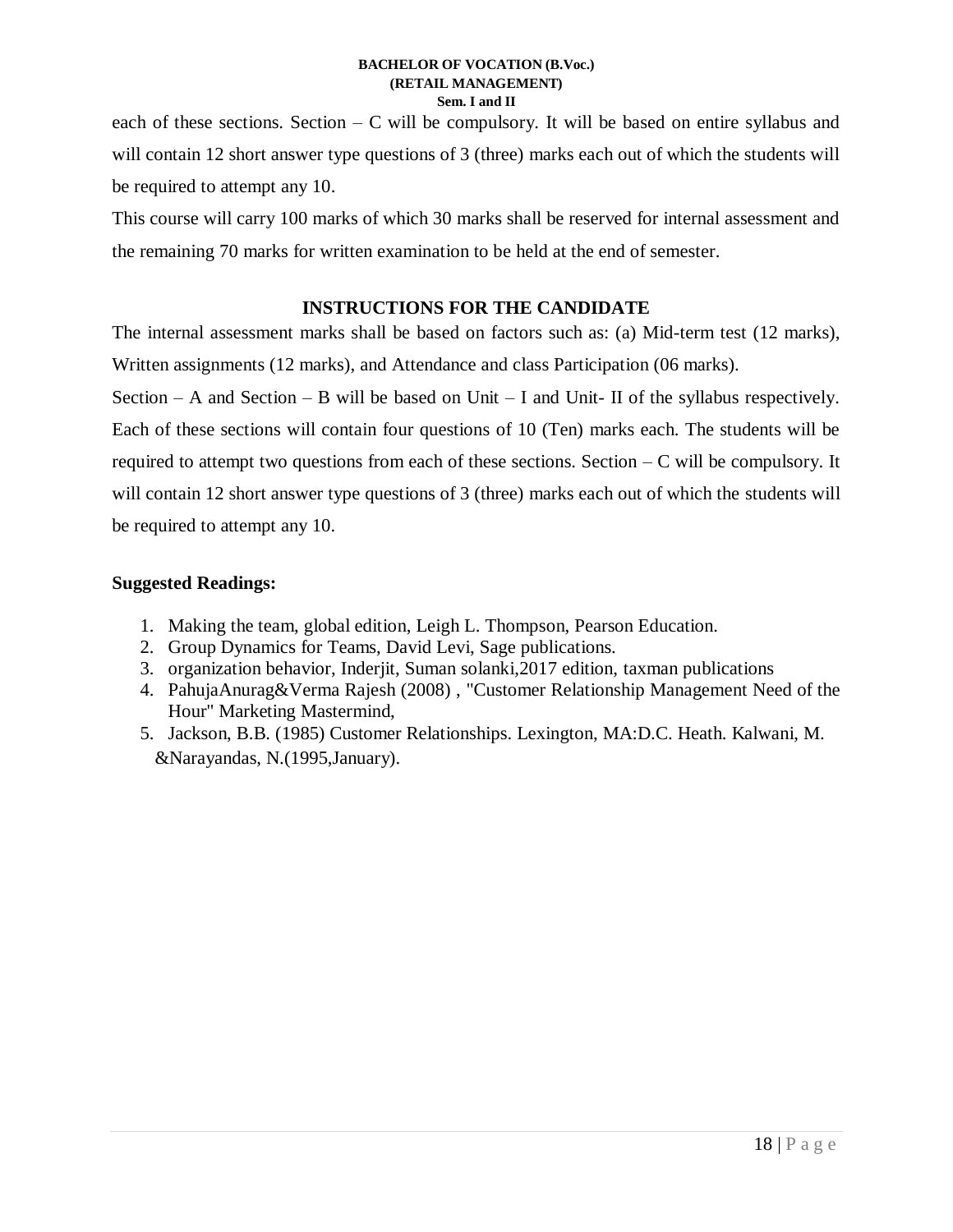B. Voc. Retail Management – I (Semester -II)

### **BVRM 203: WORKSHOP ON STORE CLEANLINESS AND HYGIENE**

**Teaching Hours per week: 3** Max. Marks: 50 **Pass Marks: 35% Credit: 3**

**Time Allowed: 3 Hrs Internal Assessment: 50 Marks** 

**Objective:** This paper is aimed at providing students with a comprehensive understanding of Visual Merchandising.

**Course Learning Outcomes:**After completing the course, the student shall be able to:

Build an understanding of theoretical framework of visual merchandising.

To enable the student to become competent workshop on store cleanliness and hygiene and to understand the mechanism. This course gives students the opportunity to develop basic knowledge and equip students with application of effective Cleaning Practices and Techniques

### **Course Contents:**

- 1. Organisational Standards for Clean Work Areas
- 2. Significance of Maintaining a Waste and Litter-Free Workplace
- 3. Methods of Discarding Waste and Litter
- 4. Health and Safety Risks Associated with Spillage
- 5. Regular and Thorough Clean-up of Spillage
- 6. Techniques of Reducing Spillage Risks
- 7. Cleaning Equipment and Materials
- 8. Storing Cleaning Equipment after Usage
- 9. Cleaning a Store without Unsettling Customers
- 10. Effective Cleaning Practices and Techniques

## **INSTRUCTIONS FOR THE CANDIDATE**

- English and Punjabi will be the medium of instruction and examination.
- This course will carry 50 marks which shall be reserved for internal assessment.
- The internal assessment marks shall be based on factors such as: (a) Report (20 marks), Presentation (20 marks), and Attendance and class Participation (10 marks).
- The minimum marks for passing the examination shall be 35 %

- 1. Essentials of Storekeeping and Purchasing, M.M. Verma, Sultan Chand & Sons, New Delhi.
- 2. Materials Handling, Immer, J.R., Mc–Graw–Hills Book Co., New York.
- 3. Safety Matters-A guide to Health and Safety at work, Adrian Flynm and John Shaw
- 4. Dynamics Risk Assessment -The Practical Guide to Making Risk-Based Decisions with the 3- Level Risk Management Model by Stephen Asbury, Edmund Jacobs
- 5. Health and Safety, Environment and Quality Audits by Stephen Asbury
- 6. Materials and Purchasing Management, Chunawala& Patel, Himalaya Publishing H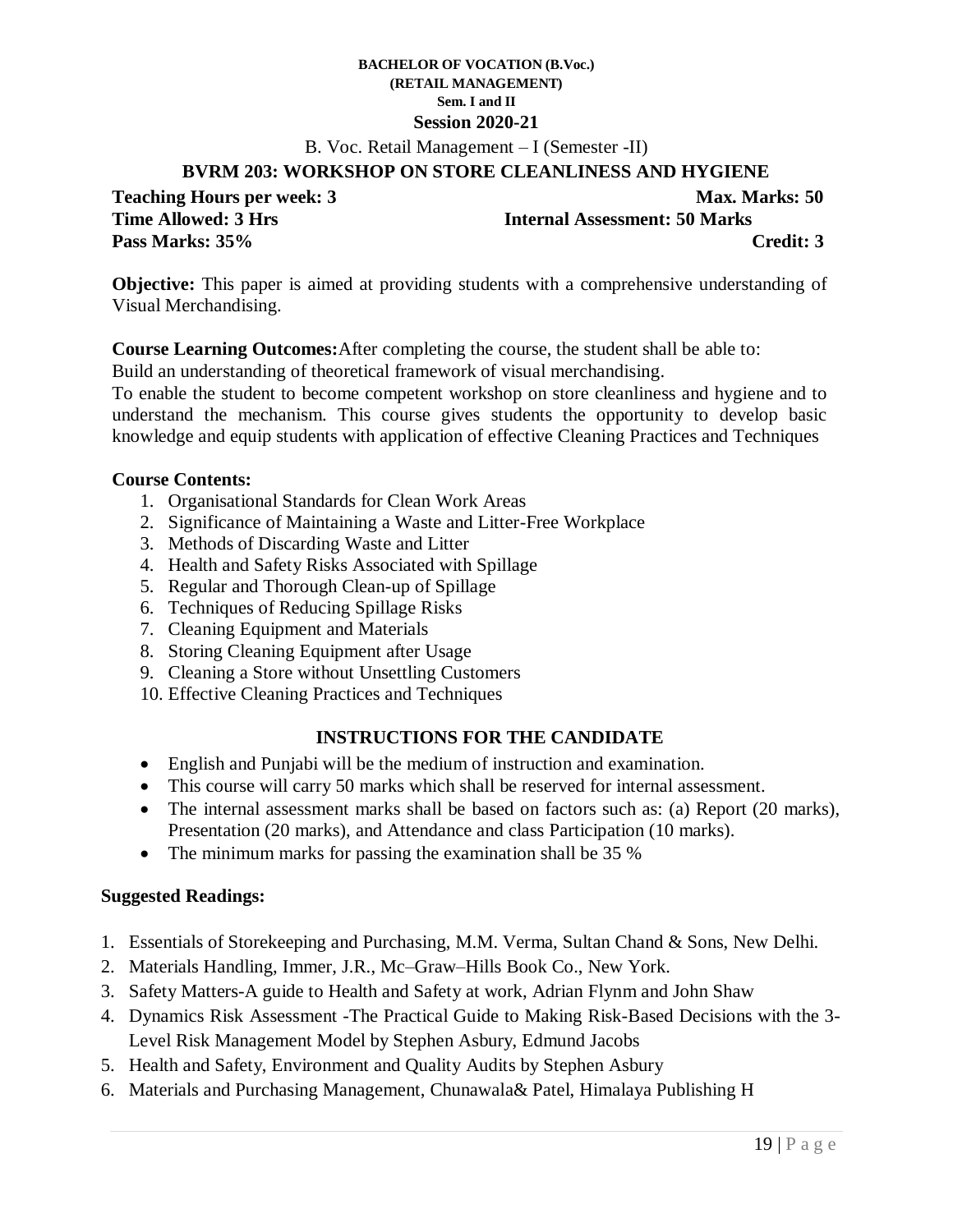B. Voc. Retail Management – I (Semester -II)

## **BVRM 204: SEMINAR ON CUSTOMER RELATIONSHIP MANAGEMENT**

Teaching Hours per week: 3<br>Time Allowed: 3 Hrs **Max. Marks: 50**<br>Internal Assessment: 50 Marks **Internal Assessment: 50 Marks Pass Marks: 35% Credit: 3**

**Objective:** This paper is aimed at providing students with a comprehensive understanding of Customer Relationship Management.

**Course Learning Outcomes:**After completing the course, the student shall be able to: The basic objective of the course is to introduce the students to the conceptual knowledge of Customer Relationship Management (CRM) practices in business organizations and strategy Management support System and Management Information System..

### **Course Contents**

### Unit-I

CRM Concepts: Acquiring customers, Customer loyalty and optimizing customer relationships - CRM defined - success factors, the three levels of Service/ Sales Profiling - Service Level Agreements (SLAs), creating and managing effective SLAs.CRM in Marketing: One-to-one Relationship Marketing - Cross Selling &Up Selling - Customer Retention, Behaviour Prediction - Customer Profitability & Value Modeling, - Channel Optimization - Event-based marketing. - CRM and Customer Service - The Call Centre, Call Scripting - Customer Satisfaction Measurement.

### Unit  $-II$

CRM Implementation: Defining success factors - Preparing a business plan requirements, justification and processes. - Choosing CRM tools - Defining functionalities - Homegrown versus out-sourced approaches - Managing customer relationships - conflict, complacency, Resetting the CRM strategy. Selling CRM internally - CRM development Team - Scoping and prioritizing - Development and delivery - Measurement.

### **INSTRUCTIONS FOR THE CANDIDATE**

⦁ English and Punjabi will be the medium of instruction and examination.

⦁This course will carry 50 marks which shall be reserved for internal assessment.

⦁The internal assessment marks shall be based on factors such as Report, Presentation, and Attendance and class Participation.

⦁The minimum marks for passing the examination shall be 35 %.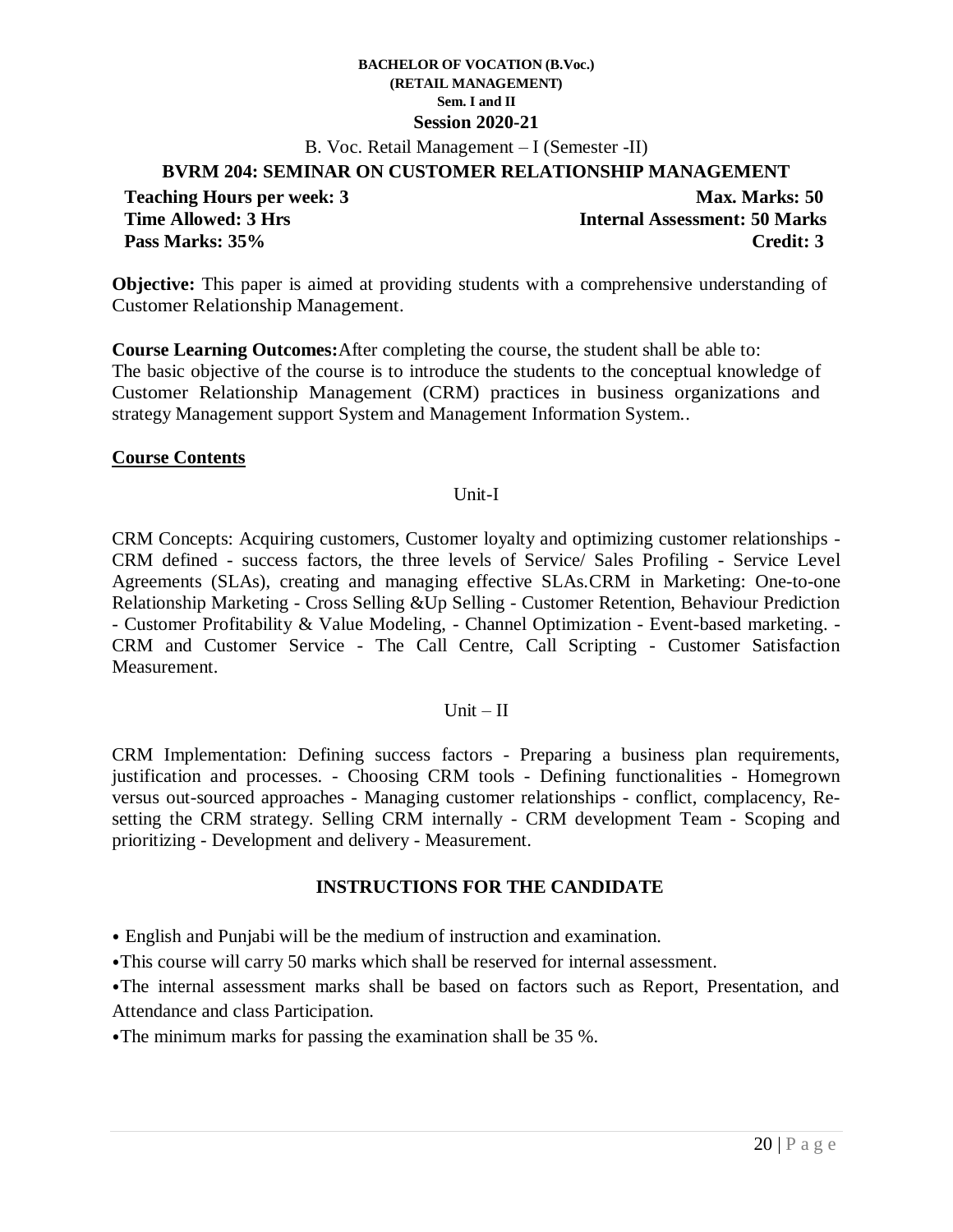- 1. Alok Kumar Rai : Customer Relationship Management: Concepts and Cases (Second Edition)-PHI Learning.
- 2. Simon Knox, Adrian Payne, Stan Maklan: Customer Relationship Management-Routledge Inc.
- 3. Bhasin- Customer Relationship Management (Wiley Dreamtech).
- 4. Dyche- Customer relationship management handbook prentice hall.
- 5. Peelan-Customer relationship management prentice hall.
- 6. Kristin Anderson, Carol Kerr : Customer relationship management, McGraw-Hill Professional. Chaturvedi-Customer Relationship Management(Excel Books)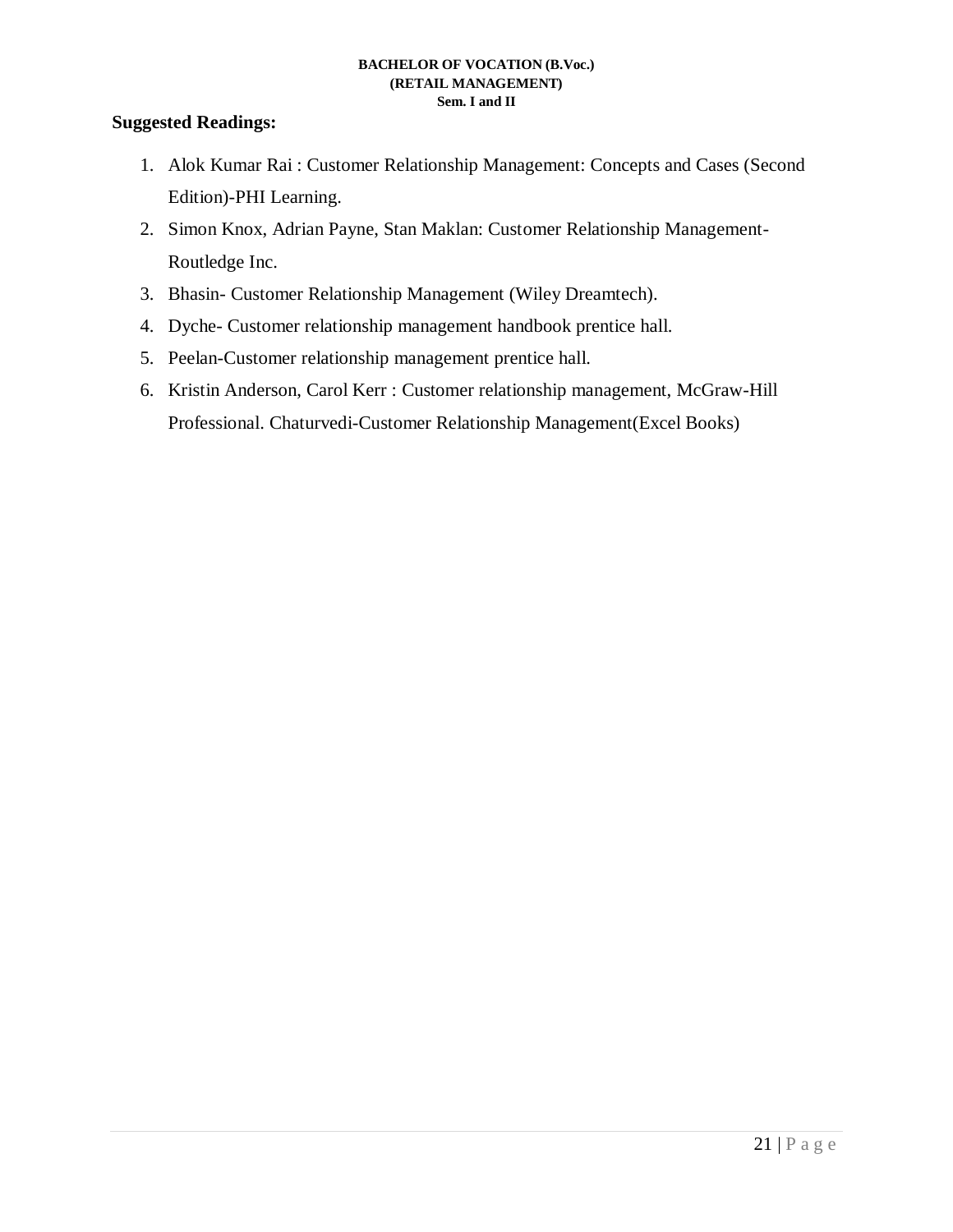### **BACHELOR OF VOCATION (B.Voc.) (RETAIL MANAGEMENT) Sem. I and II** B. Voc. Retail Management – I (Semester -II) **BVRM 205: E-COMMERCE**

**Teaching Hours per week: 5 Max. Marks: 100 Time Allowed: 3 Hrs Internal Assessment: 30 Marks Pass Marks: 35% External Assessment: 70 Marks Credit: 6**

**Objective:** This paper is aimed at providing students with a comprehensive understanding of E- Commerce and Electronic trading.

**Course Learning Outcomes:**After completing the course, the student shall be able to: Build an understanding of theoretical framework of principles of management.The course aims to enable the student to become competent and to understand the mechanism for excelling in e commerce-based employments and self-employment opportunities. This course gives students the opportunity to develop basic knowledge and equip students with application of e marketing tools.

### **Course Content**

## **Unit-I**

Introduction to E-commerce: Definition of E-commerce, Benefits of E-Commerce to Organization, Consumers and Society. Limitation of E-Commerce.Management Issues Relating to E-Commerce. E-commerce versus traditional commerce, Internet and WWW, Concepts B2B, B2C, C2C, B2G, G2H, G2C,P2P, Operations and Applications of E-commerce.

M-commerce Meaning, Advantages and Disadvantages. E-Tailing, Online Shopping Sites in India and Current Scenario. Legal and Ethical issues in E-commerce.

## **Unit-II**

Electronic Payment System, Types of Electronic Payment Systems-Digital token-based electronic payment systems, Smart cards and electronic payment systems, Credit card-based electronic payment systems. Cyber Law (IT Act 2000).

EDI-Meaning, Definition, Concept, Feature, Objective, Components, Process , Role of EDI in B2B,B2C and E-Governance ,Impact of EDI.

E-Governance Applications of the Internet; Concept of Governance to Business, Business-to-Government and Citizen to Governance; E-governance Models; Private Sector Interface in E-Governance.